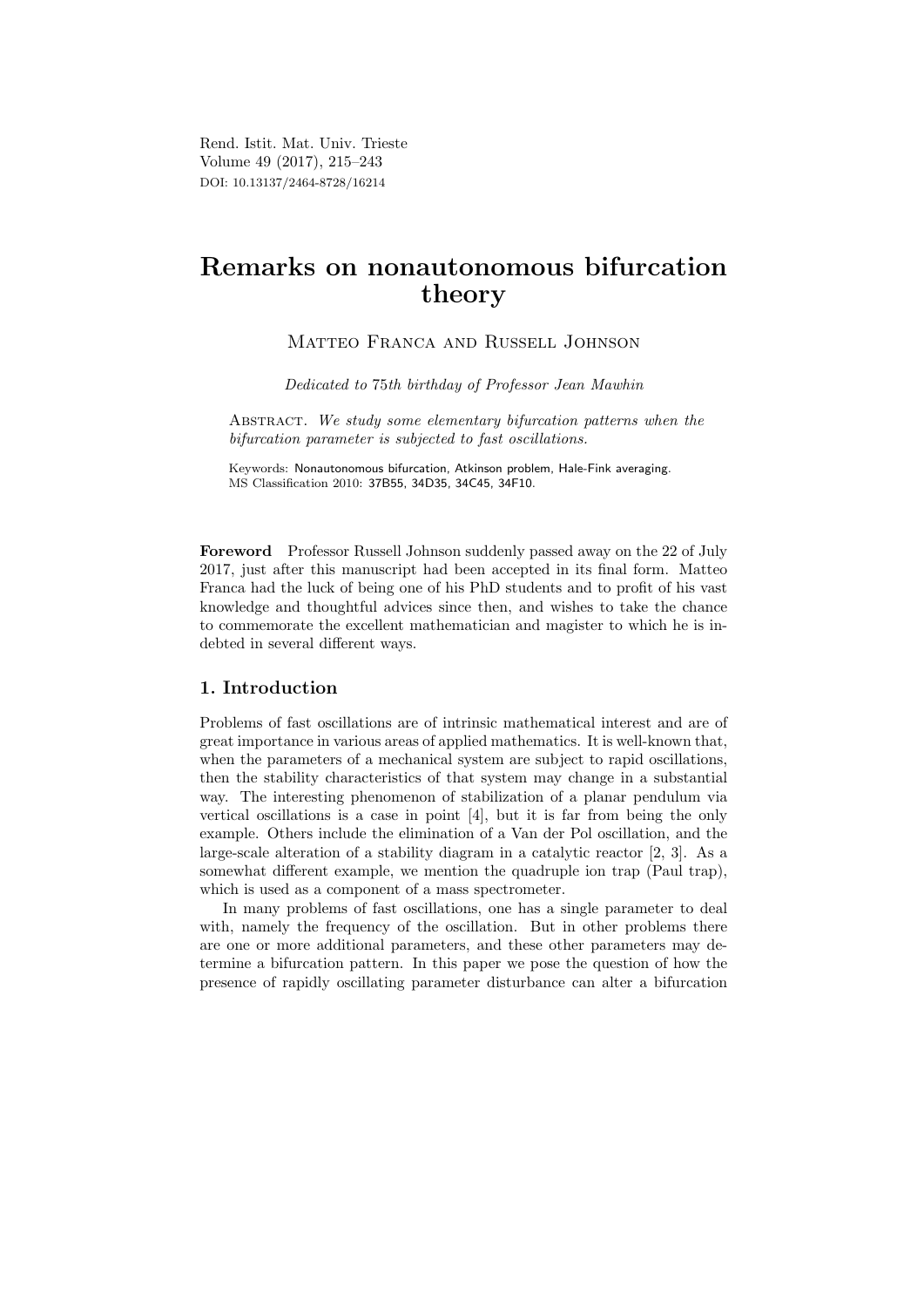pattern. We will give partial answers to this question in the context of the simplest bifurcation patterns, namely the saddle-node, transcritical, pitchfork, and Andronov-Hopf scenarios. We will emphasize the case in which the fast oscillations are almost periodic in the sense of Bohr, or more generally of "strictly ergodic" type. Of course this is considerably more general than considering periodic fast oscillations. Thus for example we can deal with a situation in which a parameter is perturbed by two or more periodic terms whose periods are not commensurate, rather than by a single periodic term.

We are motivated in particular by the discussion in the paper [3], where the authors provide insights and methods which are valuable for the study of problems involving fast oscillations and stability. Incidentally, the authors of that paper seem rather dismissive of the scenario in which a parameter is slowly varied, and of that in which a parameter undergoes a stochastic disturbance; see also [2].

The starting point of this discussion is the problem

$$
x' = x^2 - \varepsilon \qquad (x \in \mathbb{R}, \ \varepsilon \in \mathbb{R}). \tag{1}
$$

Clearly equation (1) admits equilibria in  $x = \pm \sqrt{\varepsilon}$  when  $\varepsilon > 0$ , where  $x = -\sqrt{\varepsilon}$ Clearly equation (1) admits equilibria in  $x = \pm \sqrt{\varepsilon}$  when  $\varepsilon > 0$ , where  $x = -\sqrt{\varepsilon}$ <br>is asymptotically stable and  $x = +\sqrt{\varepsilon}$  is unstable. These merge as  $\varepsilon$  decreases through zero, and for  $\varepsilon < 0$  all the solutions of (1) are unbounded in finite time.

Let us now modify (1) by adding in a rapidly oscillating term, to obtain

$$
x' = x^2 - \varepsilon + \frac{\alpha}{\mu} f\left(\frac{t}{\mu}\right) \qquad \qquad' = \frac{d}{dt}.\tag{2}
$$

where  $\alpha$  is a positive number,  $\mu$  is a small positive parameter, and f is an almost periodic function with zero mean value. Note that the oscillations are not only rapid, but also indefinitely large as  $\mu \to 0^+$ .

To study the effect of the oscillatory term on the bifurcation pattern, we set  $\tau = \frac{t}{\mu}$ , so that (2) takes the form

$$
\frac{dx}{d\tau} = \mu(x^2 - \varepsilon) + \alpha f(\tau).
$$

Following [2], we consider

$$
\frac{dx}{d\tau} = \alpha f(\tau). \tag{3}
$$

Let us assume that  $f(\tau)$  admits an almost periodic primitive  $F(\tau)$ ; this is actually a highly nontrivial hypothesis, unless  $f(\tau)$  is assumed to be periodic. There is no loss of generality in assuming that  $F$  has mean value zero. Then the general solution of (3) is of course

$$
x = c + \alpha F(\tau) = h(\tau, c)
$$
\n<sup>(4)</sup>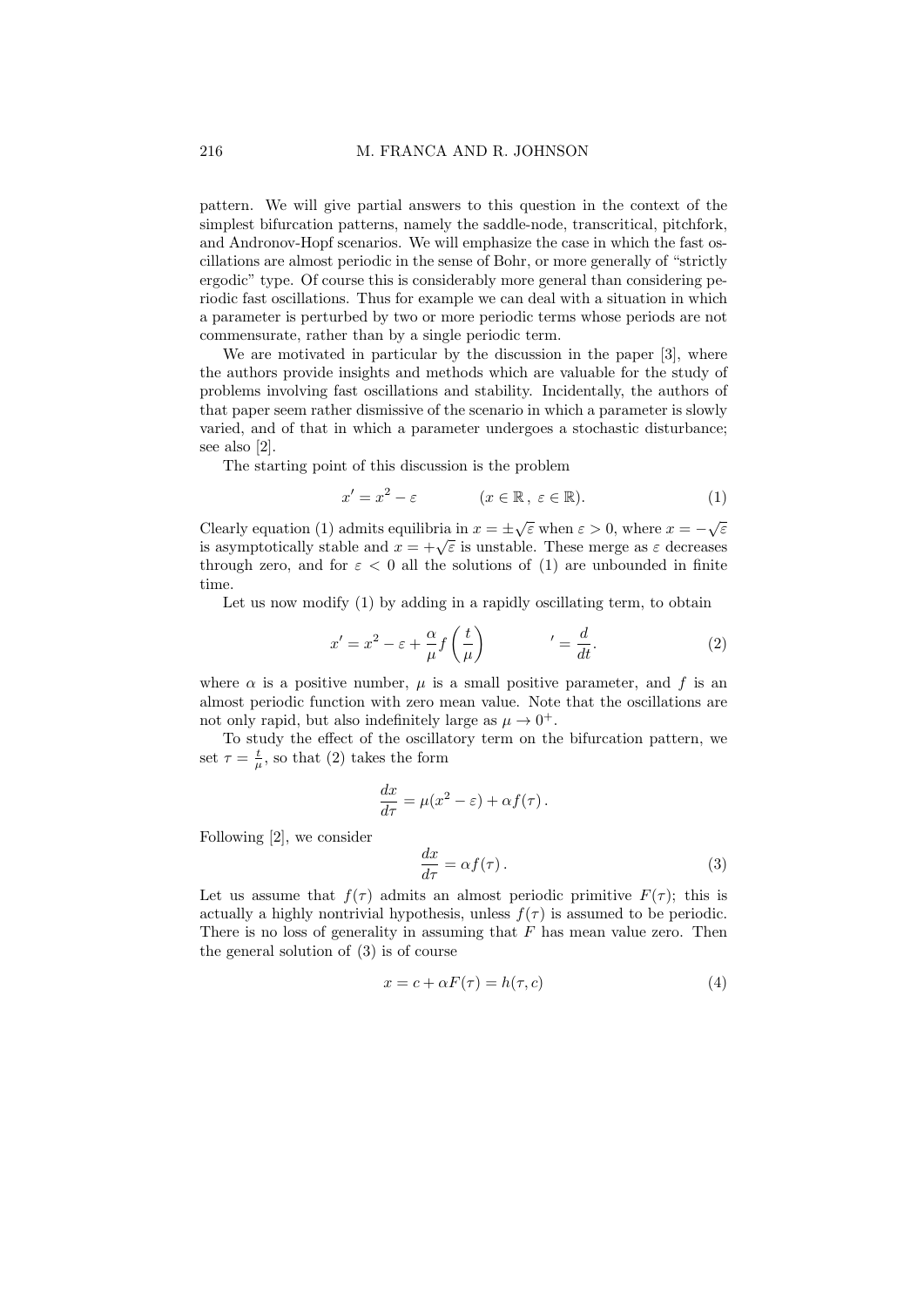where c is an arbitrary constant. Still following  $[2]$ , we make the change of variables

$$
x = h(\tau, y) = y + \alpha F(\tau) ,
$$

which transforms (2) into

$$
\frac{dy}{d\tau} = \mu \left\{ [y + \alpha F(\tau)]^2 - \varepsilon \right\} \,. \tag{5}
$$

At this point we apply the method of infinite-interval averaging see Fink [10] or Hale [15]. We will discuss the method in Section 2; here we merely state the result.

There is a neighborhood W of  $y = 0$ , which can be fixed independently of small  $\mu > 0$ , and an invertible change of variables in  $w \in W$ 

$$
y = w + \mu G(\tau, w)
$$

such that, in the new variable  $w$ , (5) goes into

$$
\frac{dw}{d\tau} = \mu \left\{ w - \varepsilon + \alpha^2 \overline{F^2} \right\} + o(\mu). \tag{6}
$$

Here the overbar indicates the mean value of the given function  $F$ . We note explicitly that  $\overline{F^2}$  is the mean value of  $F^2$ ; further the function G can be written explicitly:

$$
G(\tau, w) = e^{-\mu \tau} \int_{-\infty}^{\tau} e^{\mu s} \left[ 2\alpha F(s) w + \alpha^2 F^2(s) \right] ds
$$

One can show that, if  $\varepsilon > 0$  is fixed,  $\varepsilon > \alpha^2 \overline{F^2}$ , and  $\mu$  is chosen small enough (in dependence of  $\varepsilon$ ), then (6) admits two almost periodic solutions, one of which is asymptotically stable and the other of which is unstable. If  $\varepsilon < \alpha^2 \overline{F^2}$ , then for small  $\mu$ , all solutions of (6) will leave some fixed neighborhood W of  $w = 0$ in finite time.

At this point one must note that there has been a macroscopic change in the bifurcation pattern in (6) as compared to (2), namely the bifurcation point  $\varepsilon = 0$  in (2) is transferred to  $\varepsilon = \alpha^2 \overline{F^2}$  in (6). Moreover, the very term "bifurcation pattern" is in the first moment not very well-defined, because the effect of the  $o(\mu)$  terms on solutions of (6) may be quite pronounced if  $\mu$  is not "small enough" relative to  $\varepsilon - \alpha^2 \overline{F^2}$ , which of course takes its most interesting values near zero.

One may not find the " $\frac{\alpha}{\mu}$ "-factor in front of f in (2) to be natural. Let us omit it and carry out the above calculations with f in place of  $\frac{\alpha}{\mu}f$ . We obtain the analogue of (6):

$$
\frac{dw}{d\tau} = \mu \left\{ w - \varepsilon + \mu^2 \overline{F^2} \right\} + o(\mu^2).
$$
 (7)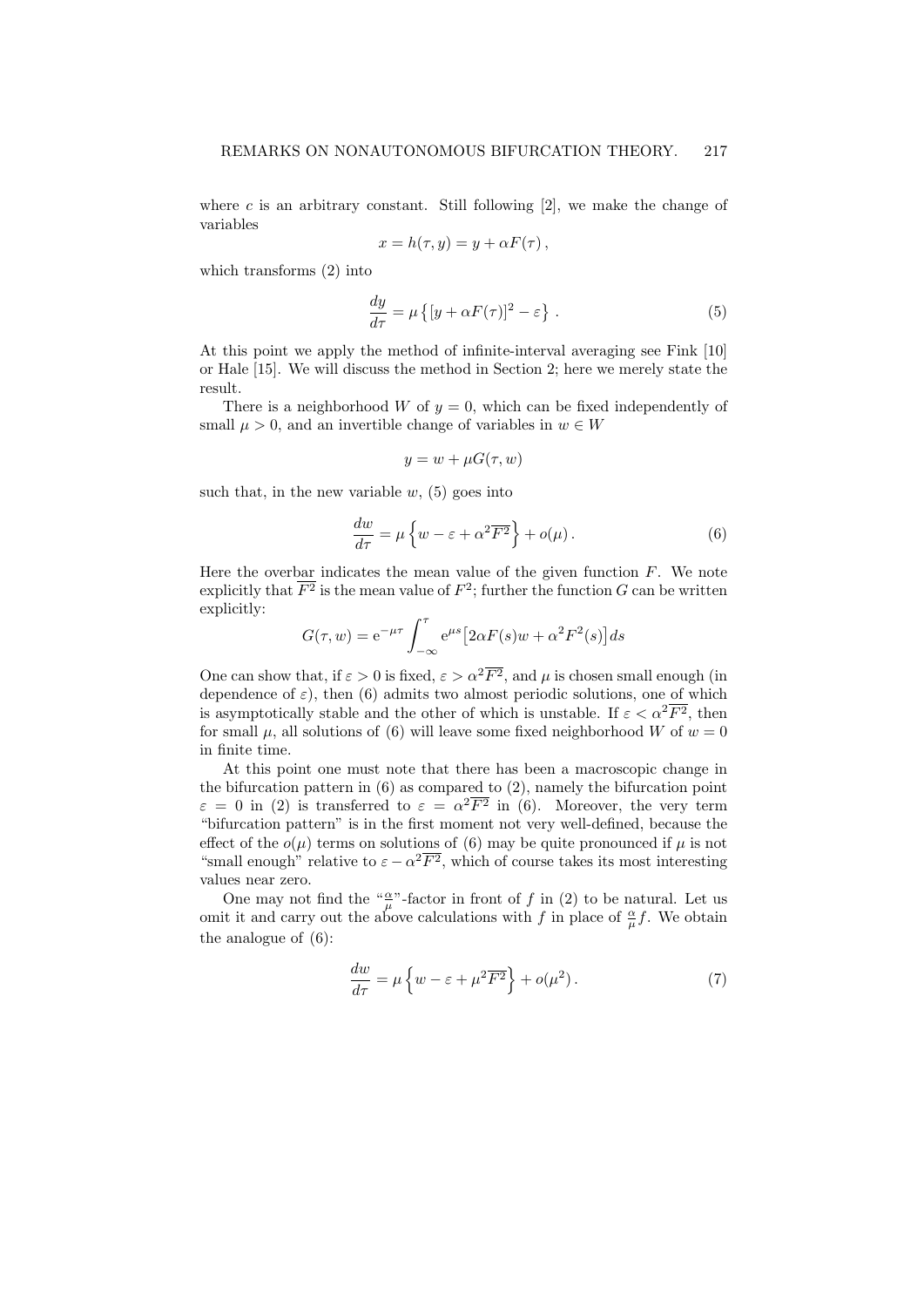The bifurcation value of the averaged equation is  $\varepsilon = \mu^2 \overline{F^2}$ , which tends to zero as  $\mu \to 0^+$ . However there is still an interesting issue as far as the  $\mu$ -dependent terms are concerned, which we formulate as follows: set  $\mu = \mu(\varepsilon)$  and ask "what happens" to the saddle-node pattern. We will take up this question in Section 3: rather remarkably it admits a reasonably clean-cut answer.

The reader may object at this point that one should be able to understand (2) in detail by applying repeated averaging, to obtain after  $r + 1$  steps

$$
\frac{dx}{d\tau} = \mu \left\{ y^2 - \varepsilon + \mu^2 \overline{F^2} + \ldots + \mu^r f_r(y) \right\} + o(\mu^{r+1}).
$$

To this it can be replied that, in the first place, repeated averaging is not always possible in the almost periodic, non-periodic world, in fact in many circumstances it is the "exceptional case". Second, if one envisions substituting a generic function such as  $\mu = \varepsilon^{1/s}$  for  $\mu$  with  $s > r$ , then one will still have to deal systematically with the  $o(\mu^{1+r})$ -term. So if  $\mu$  tends to zero sufficiently slowly we will have to consider the "o"-term on the saddle-node bifurcation pattern.

This paper is structured as follows. In Section 2 we present a slightly generalized version of the Fink-Hale infinite-interval averaging theory. We make use of the Bebutov hull construction and other ideas of nonautonomous dynamics, which, in our opinion, clarify certain aspects of this method. Then, in Section 3, we discuss the classical bifurcation patterns when the relevant parameter is subjected to fast zero-mean oscillations. We will rediscuss the saddle node pattern, together with the transcritical, pitchfork, and Andronov-Hopf scenarios. Aside from presenting information on the bifurcation problems when fast oscillations are present, we want to illustrate what is now a rather extensive tool kit and body of results concerning nonautonomous differential systems. We make use of the basic Bebutov construction, some facts involving ergodic measures, exponential dichotomies, etc. We will also refer to previous papers concerning the nonautonomous bifurcation theory, as seems appropriate  $([20, 25, 30]).$ 

# 2. Preliminaries

In this section, we first present some facts from the field of topological dynamics (see [7, 35]) which will be useful in our discussion of infinite-interval averaging. Then we will describe our version of that averaging procedure.

Let  $P$  be a topological space. A real flow on  $P$  is determined by a family  $\{\phi_t | t \in \mathbb{R}\}\$  of homeomorphisms of P with the following properties:

- $\phi_0(p) = p$  for all  $p \in P$ ;
- $\phi_t \circ \phi_s = \phi_{t+s}$  for all  $t, s \in \mathbb{R}$ ;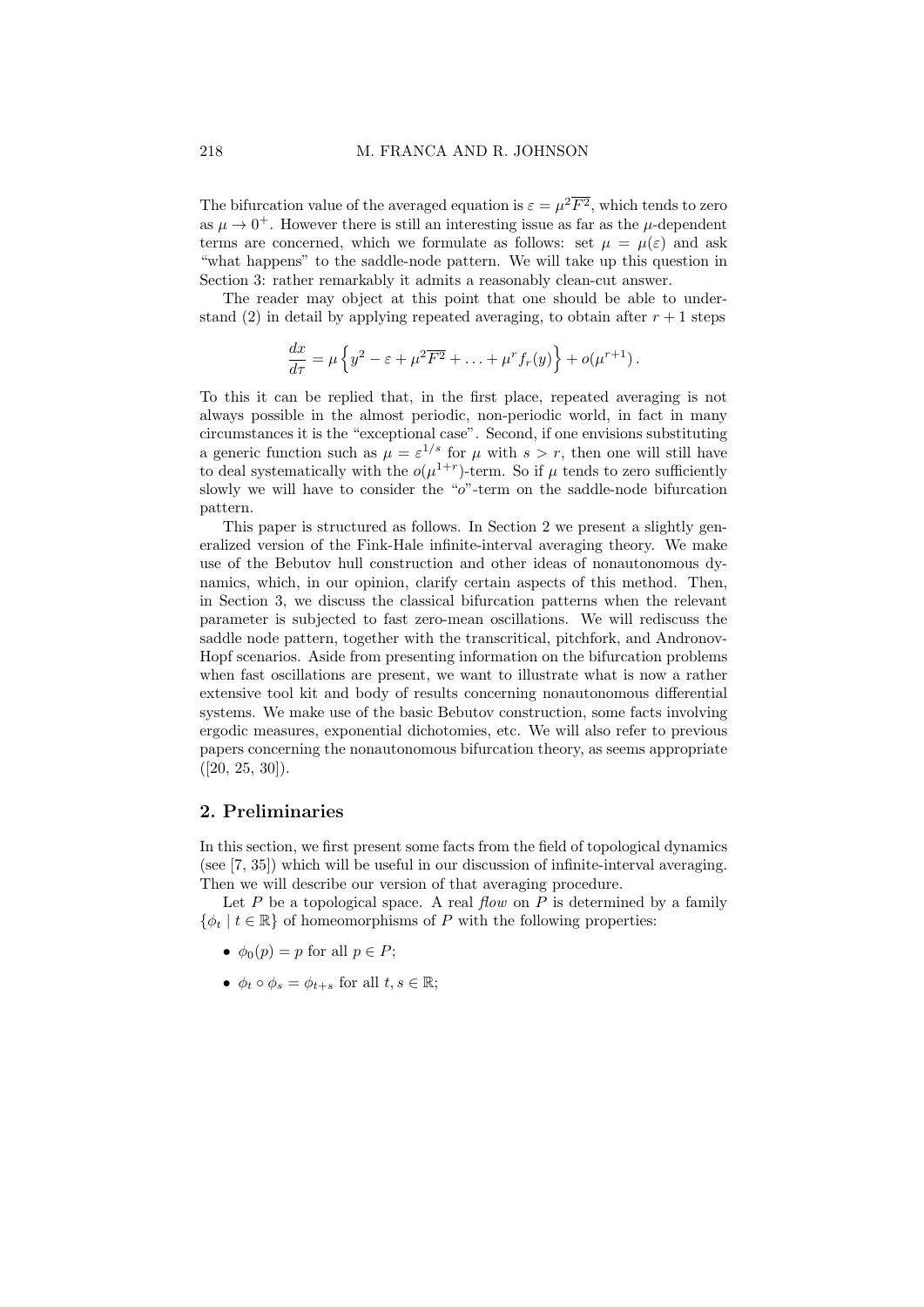$\bullet \phi : P \times \mathbb{R} \to P: (t,p) \to \phi_t(p)$  is continuous.

Suppose now that P is a compact metric space, and let  $\{\phi_t\}$  be a flow on P. A regular Borel probability measure  $\xi$  on P is said to be  $\phi_t$ -invariant if  $\xi(\phi_t(B))$  =  $\xi(B)$  for each Borel set  $B \subset P$  and for each  $t \in \mathbb{R}$ . An invariant measure is said to be  $\{\phi_t\}$ -ergodic if, in addition, the following indecomposibility condition holds: if  $B \subset P$  is a Borel set, and if  $\xi(B \triangle \phi_t(B)) = 0$  for each  $t \in \mathbb{R}$ , then either  $\xi(B) = 0$  or  $\xi(B) = 1$ . Here  $\Delta$  is the usual symmetric difference of sets:  $A \triangle B = (A \setminus B) \cup (B \setminus A).$ 

A famous theorem of Krylov and Bogoliubov  $(23, 28)$  states that, if P is a compact metric space, and  $\{\phi_t\}$  is a flow on P, then there exists at least one  ${\phi_t}$ -ergodic measure  $\xi$  on P. If an ergodic measure  $\xi$  on P is the only  ${\phi_t}$ ergodic measure on P the flow  $(P, \{\phi_t\})$  is said to be *uniquely ergodic*. One can then apply a basic theorem of Birkhoff to the triple  $(P, \{\phi_t\}, \xi)$ , together with a refinement of that theorem. We state these results together.

THEOREM 2.1. Let P be a compact metric space, let  $\{\phi_t\}$  be a flow on P, and let  $\xi$  be a  $\{\phi_t\}$ -ergodic measure on P. If  $h \in L^1(P, \xi)$ , then

$$
\lim_{t \to \pm \infty} \frac{1}{t} \int_0^t h(\phi_s(p))ds = \int_P h d\xi \tag{8}
$$

for  $\xi$ -a.a.  $p \in P$ . If  $h : P \to P$  is a continuous function and  $\xi$  is uniquely ergodic, then (8) holds for all  $p \in P$ , and the limit is uniform in  $p \in P$ . That is, given  $\varepsilon > 0$  there exists  $T > 0$  such that, if  $|t| \geq T$ , then

$$
\left|\frac{1}{t}\int_0^t h(\phi_s(p))ds - \int_P h d\xi\right| \le \varepsilon \qquad (p \in P).
$$

The first part of Theorem 2.1 can be stated and proved in the more general context of measurable flows; see e.g. [11]. The second part of the theorem is specific to a continuous flow  $\{\phi_t\}$  defined on a compact space P [14].

Let P be a nonempty compact metric space. A flow  $(P, \{\phi_t\})$  on P is said to be minimal if, for each  $p \in P$ , the *orbit*  $\{\phi_t(p) \mid t \in \mathbb{R}\}\$ is dense in P. A flow  $(P, \{\phi_t\})$  is said to be *strictly ergodic* if it is minimal and admits a unique ergodic measure ξ.

Again let P be a nonempty compact metric space. A flow  $(P, \{\phi_t\})$  on P is said to be Bohr almost periodic, or simply almost periodic, if there is a metric  $d$  on P, which is compatible with the topology on P, such that

$$
d(\phi_t(p_1), \phi_t(p_2)) = d(p_1, p_2)
$$

for all  $p_1, p_2 \in P$  and for all  $t \in \mathbb{R}$ . If  $(P, \{\phi_t\})$  is almost periodic, then for each  $p \in P$  the *orbit closure*  $\text{cls}\{\phi_t(p) \mid t \in \mathbb{R}\}\subset P$  is strictly ergodic (in particular it is minimal), and in fact P is the union of its minimal sets. If  $(P, \{\phi_t\})$  is an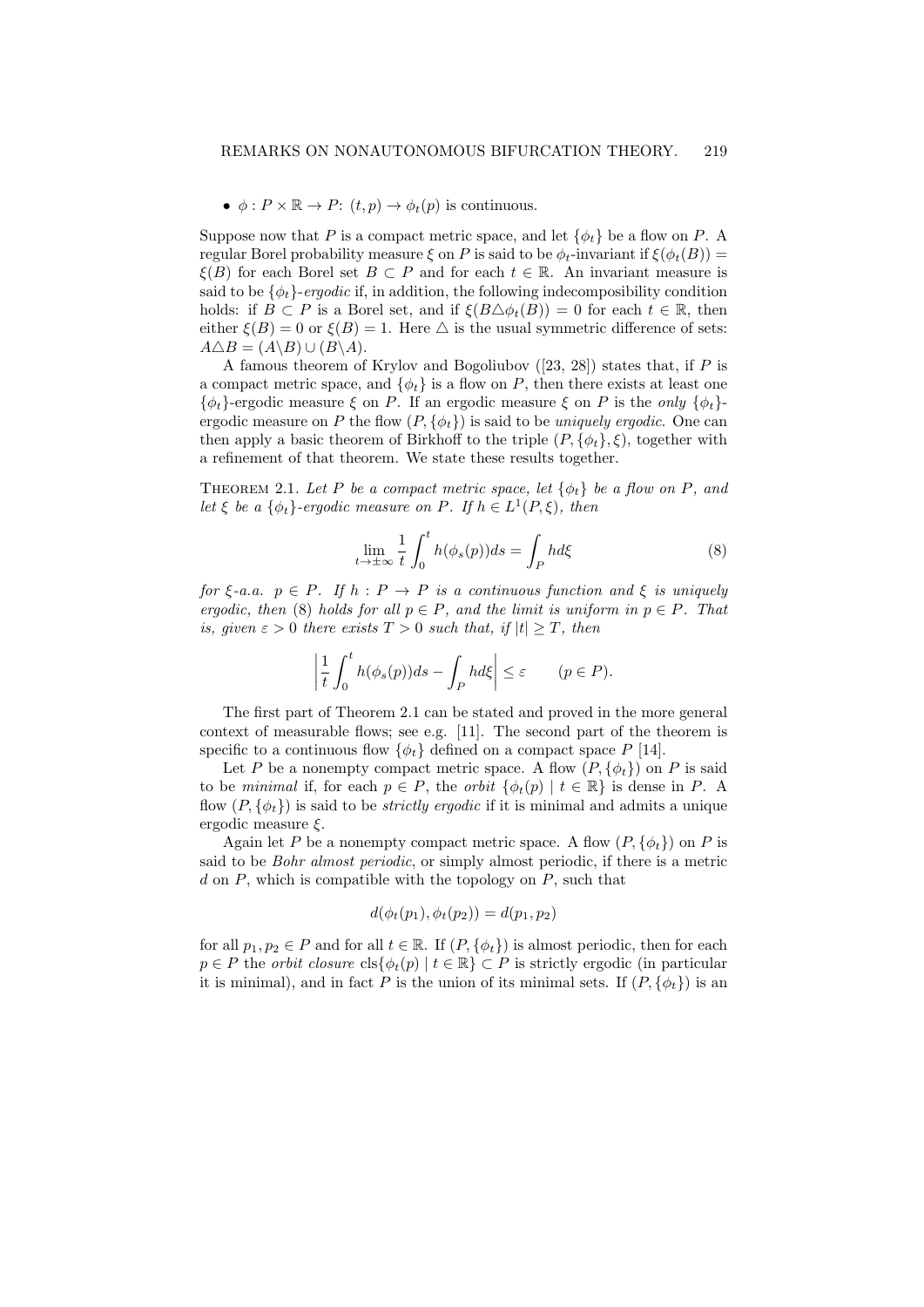almost periodic minimal set, then one can give  $P$  the structure of a compact Abelian topological group with multiplication  $*$  and dense subgroup  $\mathbb R$  in such a way that  $\phi_t(P) = p * t$   $(p \in P, t \in \mathbb{R})$ . Let us note finally that, although a minimal almost periodic flow is strictly ergodic, the converse is not true, a fact which is illustrated by the Furstenberg flows [14].

We discuss a class of concrete minimal, almost periodic flows, namely the Kronecker flows. Let  $d \geq 2$  and let  $\mathbb{T}^d = \mathbb{R}^d / \mathbb{Z}^d$  be the *d*-torus. Let  $\alpha_1, \ldots, \alpha_d$ be Q-independent real numbers, let  $p_1, \ldots, p_d$  be 1-periodic angular coordinates on  $\mathbb{T}^d$ , and set

$$
\phi_t(p_1,\ldots,p_d)=(p_1+\alpha_1t,\ldots,p_d+\alpha_dt) \mod \mathbb{Z}^d.
$$

Then the flow  $(\mathbb{T}^d, \{\phi_t\})$  is minimal and almost periodic. The unique  $\{\phi_t\}$ invariant measure is the normalized Haar measure on  $\mathbb{T}^d$ . More generally, if  $\alpha_1, \ldots, \alpha_d$  satisfy exactly  $k \in \{0, 1, 2, \ldots, d-1\}$  independent homogeneous Q-linear relations, then  $(\mathbb{T}^d, \{\phi_t\})$  laminates into a disjoint union of almost periodic minimal flows, each of which is flow-isomorphic to a  $(d-k)$ -dimensional Kronecker flow.

Next we give a brief discussion of the Bebutov construction, which actually consists of a family of mutually similar constructions. Consider a timedependent differential system

$$
\frac{dx}{dt} = f(t, x) \qquad t \in \mathbb{R}, \ x \in \mathbb{R}^d. \tag{9}
$$

The general goal is to apply the methods of topological dynamics to study the solutions of  $(9)$ . This can be done if f satisfies certain conditions, as we now indicate. We do not give proofs of the various assertions we make below: these are readily available in the literature (e.g., [34]) and in any case are usually quite easy to check directly.

First suppose that, for each compact subset  $K \subset \mathbb{R}^d$ , the restriction of f to  $\mathbb{R} \times K$  is *uniformly* continuous. Then there exist:

(i) a compact metrizable space P which carries a flow  $\{\phi_t\}$ ;

(ii) a continuous function  $f_*: P \times \mathbb{R}^d \to \mathbb{R}^d$ ;

(iii) a point  $p_* \in P$  such that  $f(t,x) = f_*(\phi_t(p_*), x)$  for all  $t \in \mathbb{R}, x \in \mathbb{R}^d$ .

The flow  $\{\phi_t\}$  is induced by the translation in t, and the points of P are actually functions  $p(t, x) = \lim_{n \to \infty} f(t + t_n, x)$  for appropriate sequences  $\{t_n\} \subset \mathbb{R}$ . Here the limit is taken in the compact-open topology on  $\mathbb{R} \times \mathbb{R}^d$ . One usually abuses notation at this point and writes f instead of  $f_*$  (but not p for  $p_*$ ). The upshot is that equation (9) has been embedded into the family of differential equations

$$
\frac{dx}{dt} = f(\phi_t(p), x) \qquad p \in P, \ x \in \mathbb{R}^n \tag{9p}
$$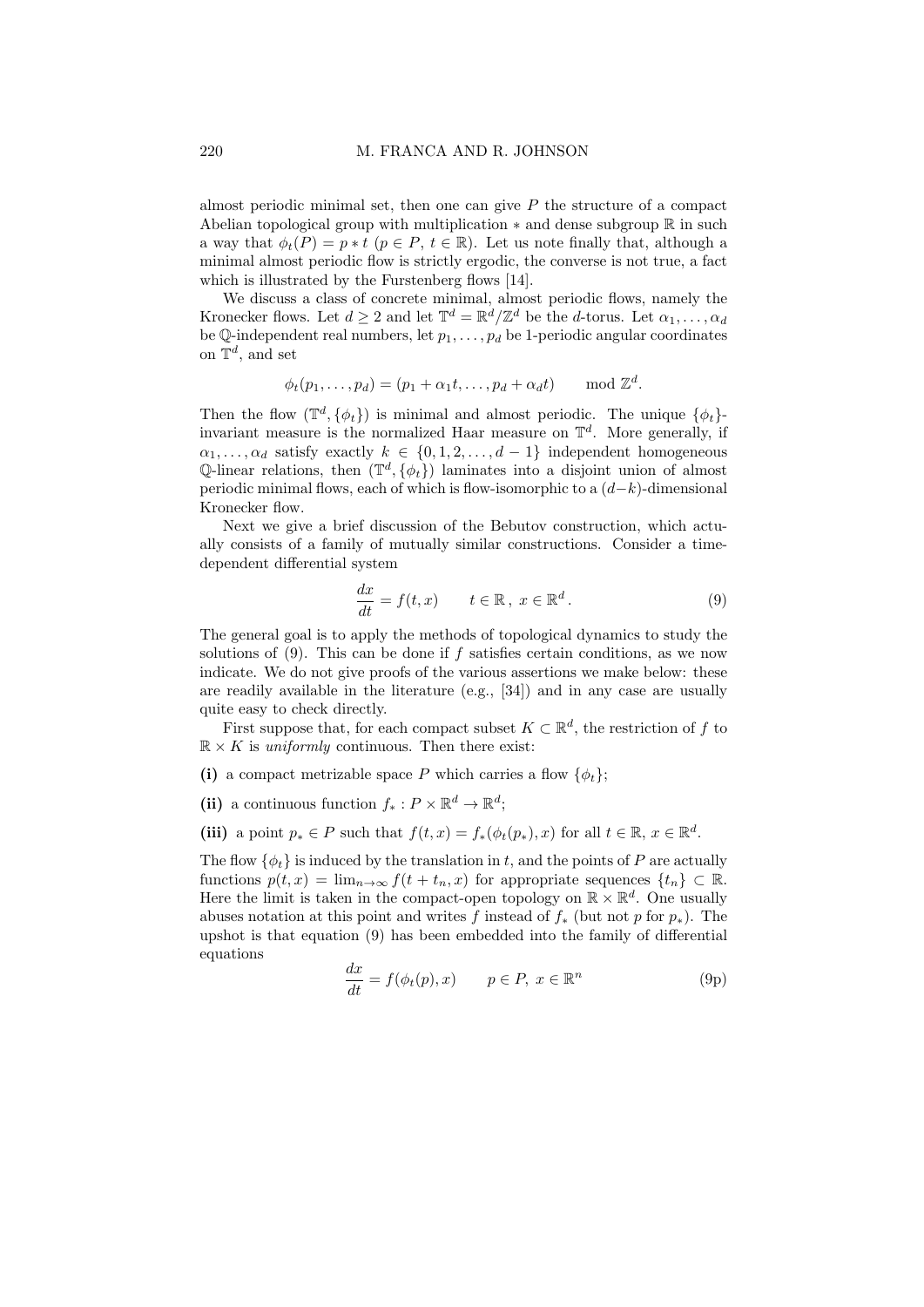where (9) coincides with  $(9p_*)$ .

Next suppose that each equation (9p) admits a unique global solution  $x(t; x_0, p)$  for each initial value  $x_0 \in \mathbb{R}^n$ . Then the family of homeomorphisms

$$
\psi_t: P \times \mathbb{R}^d \to P \times \mathbb{R}^d : (p, x_0) \to (\phi_t(p), x(t; x_0, p))
$$

defines a flow on  $P \times \mathbb{R}^d$ . One speaks of a skew-product flow because the first factor does not depend on  $x_0$ . One can now use various techniques of topological dynamics to study the solutions of the various equation (9p), and in particular the solutions of equation (9), alias  $(9p_*)$ .

One can take account of eventual smoothness properties of f in  $x \in \mathbb{R}^d$ , say of order  $r \geq 1$ , as follows. Let  $l = (l_1, \ldots, l_d)$  be a multiindex of integers such that  $0 \leq l_1, \ldots, l_d \leq l_1 + \ldots + l_d = |l| \leq r$ . One requires that f together with all its partial derivatives  $D_x^l f = D_{x_1}^{l_1} \dots D_{x_d}^{l_d} f$  of order  $|l| \leq r$  be uniformly continuous on sets of the form  $\mathbb{R} \times K$  where  $K \subset \mathbb{R}^d$  is compact. If this condition holds, then there exist:

- (i) a compact metric space P with a flow  $\{\phi_t\}$ ;
- (ii) a continuous function  $f_*: P \times \mathbb{R}^d \to \mathbb{R}^d$  such that  $D_x^l f_*: P \times \mathbb{R}^d \to \mathbb{R}^d$ exists and is continuous for each multiindex  $l = (l_1, \ldots, l_d)$  with  $|l| \leq r$ ;
- (iii) a point  $p_* \in P$  such that  $f(t,x) = f_*(\phi_t(p_*), x)$  for all  $t \in \mathbb{R}, x \in \mathbb{R}^d$ .

One describes point (ii) by saying that  $f_*$  is of class  $C^r$  in x, uniformly in  $p \in P$ . In most of what we do below, we will simply assume that each function f<sup>\*</sup> which is encountered is  $C^{\infty}$  in x uniformly in  $p \in P$ .

Let us now turn to the theory of infinite-interval averaging, which we formulate in a context in which a Bebutov flow is present. The ideas discussed here are drawn from the presentation in Fink [10] and Hale [15]. First we recall a basic lemma [22], which extends somewhat Lemma 14.1 of Fink's book.

PROPOSITION 2.2. Let P and X be compact metric spaces, and let  $(P, \{\phi_t\})$  be a uniquely ergodic flow with unique invariant measure  $\xi$ . Let  $f: P \times X \to \mathbb{R}^d$ be a continuous function, and let

$$
\overline{f}(x) = \int_P f(p, x) d\xi(p)
$$

be the  $\xi$ -mean value of f. If  $\mu$  is a positive number, define

$$
F(p,x,\mu) = \int_{-\infty}^{0} e^{\mu s} \left\{ f(\phi_s(p),x) - \overline{f}(x) \right\} ds.
$$

Then there is a continuous positive function  $\zeta : (0, \infty) \to (0, \infty)$  such that  $\zeta(\mu) \to 0$  as  $\mu \to 0^+$ , and

$$
|\mu F(p, x, \mu)| \le \zeta(\mu) \qquad (\mu > 0, \ p \in P, \ x \in X). \tag{10}
$$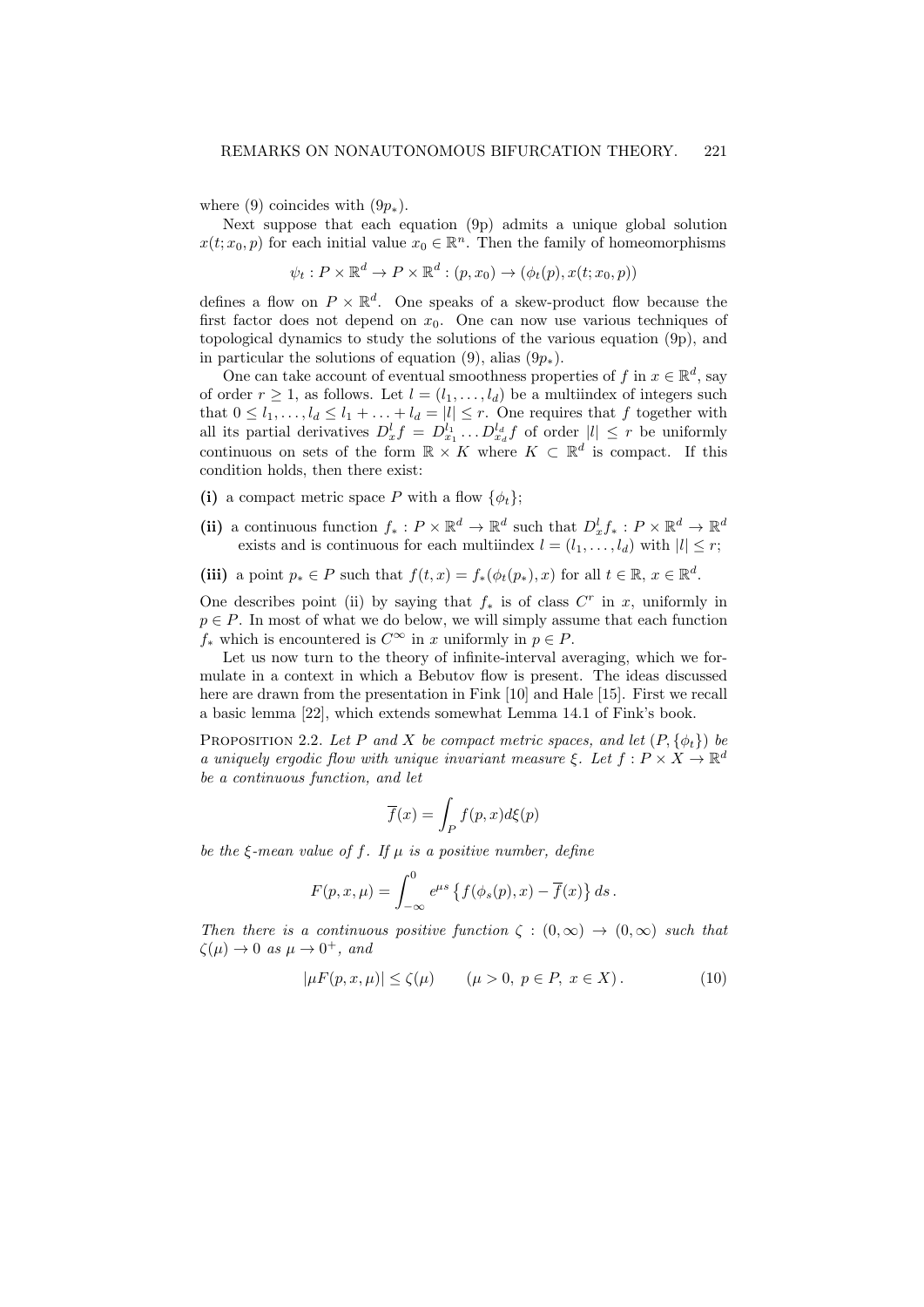Let us remark that the function  $\zeta$  need not tend to zero at a prearranged rate - to be explicit, one cannot write, say,  $\zeta(\mu) = C\mu^s$  where C is a constant and  $s > 0$ . We give an illustrative example in Appendix B. Let us remark that, if  $X \subset \mathbb{R}^m$  is the closure of a bounded open set, and if f is  $C^r$  on X uniformly in  $p \in P$ , then one can determine a continuous positive function  $\zeta = \zeta(\mu)$  such that  $\zeta(\mu) \to 0$  as  $\mu \to 0^+$ , and such that

$$
|\mu D_x^l F(p,x,\mu)| \le \zeta(\mu)
$$

for all  $p \in P$ ,  $x \in X$ , and for each multiindex  $l = (l_1, \ldots, l_d)$  with  $|l| \leq r$ .

One can generalize these statements slightly by allowing  $f$  to depend continuously and smoothly on  $\mu$ , for  $\mu$  in some open interval containing  $\mu = 0$ . This can be seen by substituting  $x \in \mathbb{R}^d$  by  $(x, \eta) \in \mathbb{R}^{d+1}$ , applying Proposition 2.2, then letting  $\eta = \mu$ .

Continuing the discussion, let  $p \in P$ ,  $x \in X$ , and set

$$
F_{\mu}(t,x) = F(\phi_t(p), x, \mu) = e^{-\mu t} \int_{-\infty}^t e^{\mu s} \left\{ f(\phi_s(p), x) - \overline{f}(x) \right\} ds. \tag{11}
$$

Of course  $F_{\mu}$  depends on p as well. Clearly

$$
\frac{dF_{\mu}}{dt} = -\mu F_{\mu} + f(\phi_t(p), x) - \overline{f}(x).
$$

We can apply this observation to ODES with rapidly varying time dependence. Since smoothness issues are of no particular relevance at present, let us assume that  $f: P \times \mathbb{R}^d \times \mathbb{R} \to \mathbb{R}^d : (p, x, \mu) \to f(p, x, \mu)$  is a function which is  $C^{\infty}$  in  $(x, \mu)$ , uniformly in  $p \in P$ . Consider the family of differential equations

$$
\frac{dx}{dt} = \mu f(\phi_t(p), x, \mu) \qquad x \in \mathbb{R}^d, \ \mu > 0 \tag{12p}
$$

or equivalently

$$
\frac{dx}{ds} = f(\phi_{\frac{s}{\mu}}(p), x, \mu) \qquad \frac{s}{\mu} = t \tag{13p}
$$

where the rapid oscillations are displayed explicitly. For each fixed  $p \in P$ , make the following change of variables

$$
x = y + \mu F_{\mu}(t, y) \tag{14}
$$

where  $F_{\mu}$  is defined in (11).

We state the averaging theorem of Fink and Hale in the context of the family (12p).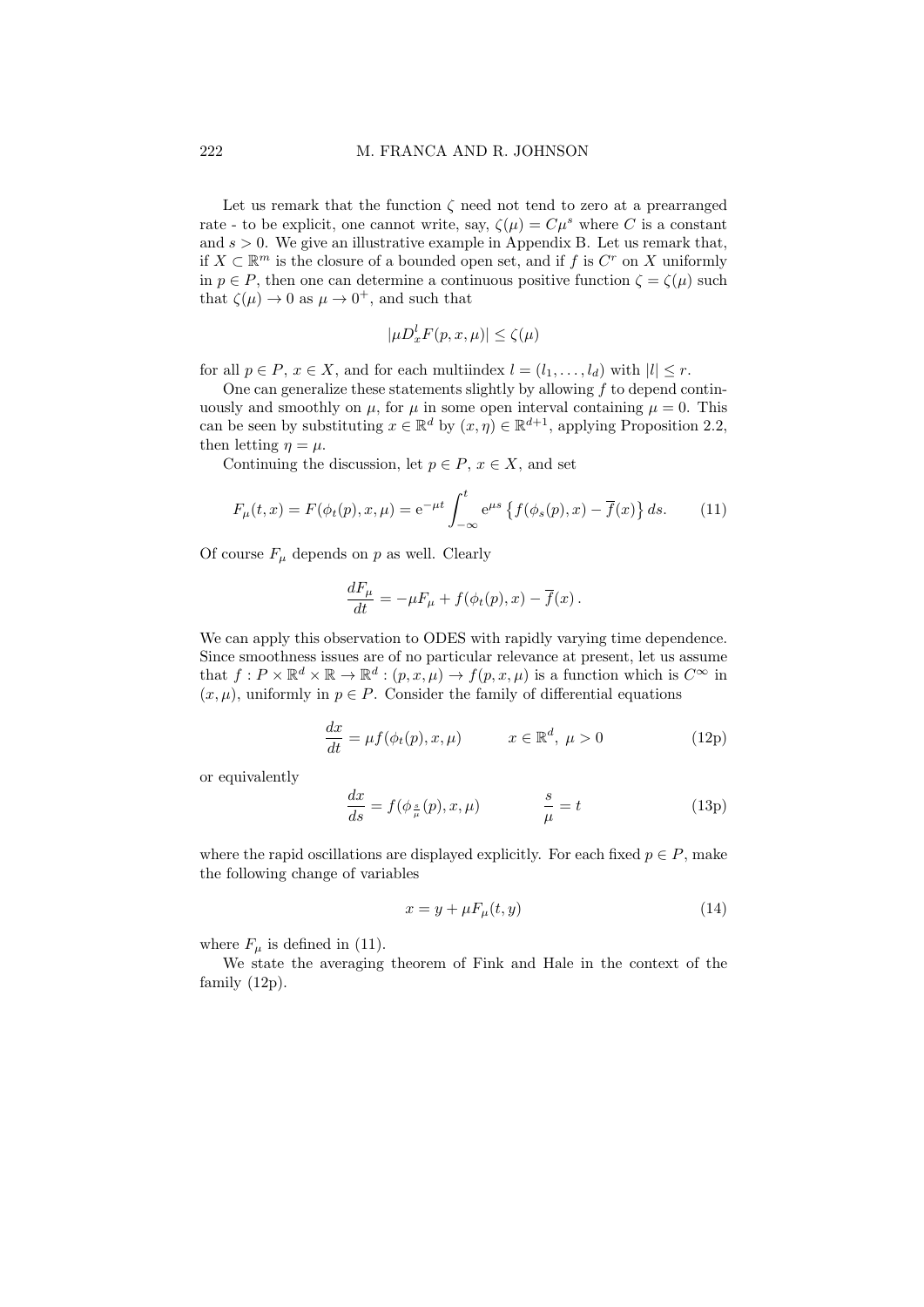PROPOSITION 2.3. If  $\Delta > 0$ , let  $B_{\Delta}$  be the closed ball of radius  $\Delta$  in  $\mathbb{R}^d$  centered at the origin. Let P,  $\{\phi_t\}$ , f, F,  $F_\mu$  be as above. There exist positive numbers  $\Delta$ ,  $\Delta_0$  and  $\mu_0$  with the following properties. First, for each  $p \in P$  and  $\mu \in$  $(0, \mu_0)$ , the transformation (14) is of class  $C^{\infty}$  on  $B_{\Delta_0}$  and has a  $C^{\infty}$  inverse on  $B_{\Delta}$ . Second, both the transformation (14) and its inverse are  $C^{\infty}$  on  $B_{\Delta_0} \times$  $(0, \mu_0)$  respectively  $B_{\Delta} \times (0, \mu_0)$ , uniformly in  $p \in P$ .

We now make the change of variables (14) in equation (12p), for each  $p \in P$ , and obtain

$$
\left(I + \mu \frac{\partial F_{\mu}}{\partial y}\right) \frac{dy}{dt} = \mu \left\{ \overline{f_{\mu}}(y) + \mu F_{\mu}(t, y) + f_{\mu}(\phi_t(p), x) - f_{\mu}(\phi_t(p), y) \right\} (15p)
$$

for all  $0 < \mu \leq \mu_0, y \in B_{\Delta}$ . Here I is the identity matrix, and we have written  $f_{\mu}(\cdot) = f(\cdot, \mu)$ . Now

$$
f_{\mu}(p,x) - f_{\mu}(p,y) = \frac{\partial f_{\mu}}{\partial y}(p,y)\mu F_{\mu} + R
$$

where the remainder R is of order  $O(|\mu F_{\mu}|^2)$ . Since  $\mu F_{\mu}$  is of order  $o(1)$  as  $\mu \to 0^+$ , it is natural to compare solutions of (12p) with those of the averaged equation

$$
\frac{dy}{dt} = \mu \overline{f_{\mu}}(y). \tag{16}
$$

Generally speaking one does this on a case-by-case basis when dealing with problems on an infinite time interval.

It should be remarked that, in the case when  $f$  has only finitely many  $x$ derivatives, there is in general a loss of smoothness of one degree in passing from  $(12p)$  to  $(15p)$ .

It may happen that the function  $f$  in (12p) admits a primitive in the sense that there exists a continuous function  $\tilde{F}: P \times \mathbb{R}^d \times \mathbb{R} \to \mathbb{R}^d$  such that

$$
\frac{d}{dt}\tilde{F}(\phi_t(p), x, \mu) = f(\phi_t(p), x, \mu) - \overline{f}(x, \mu)
$$

identically in  $t, p, x, \mu$ . In this case one replaces (14) by

$$
x = y + \mu \tilde{F}_{\mu}(\phi_t(p), y)
$$

where  $\tilde{F}_{\mu}(\cdot) = \tilde{F}(\cdot, \mu)$ . Then (15p) takes the form

$$
\left(I + \mu \frac{\partial \tilde{F}_{\mu}}{\partial y}\right) \frac{dy}{dt} = \mu \left\{ \overline{f_{\mu}}(y) - \mu f_1(\phi_t(p), y, \mu) \right\}
$$

where the non autonomous term  $\mu f_1(p, y, \mu)$  is of order  $O(\mu)$  as  $\mu \to 0^+$  (and not just of order  $o(1)$ ). It must be emphasized, however, that a primitive need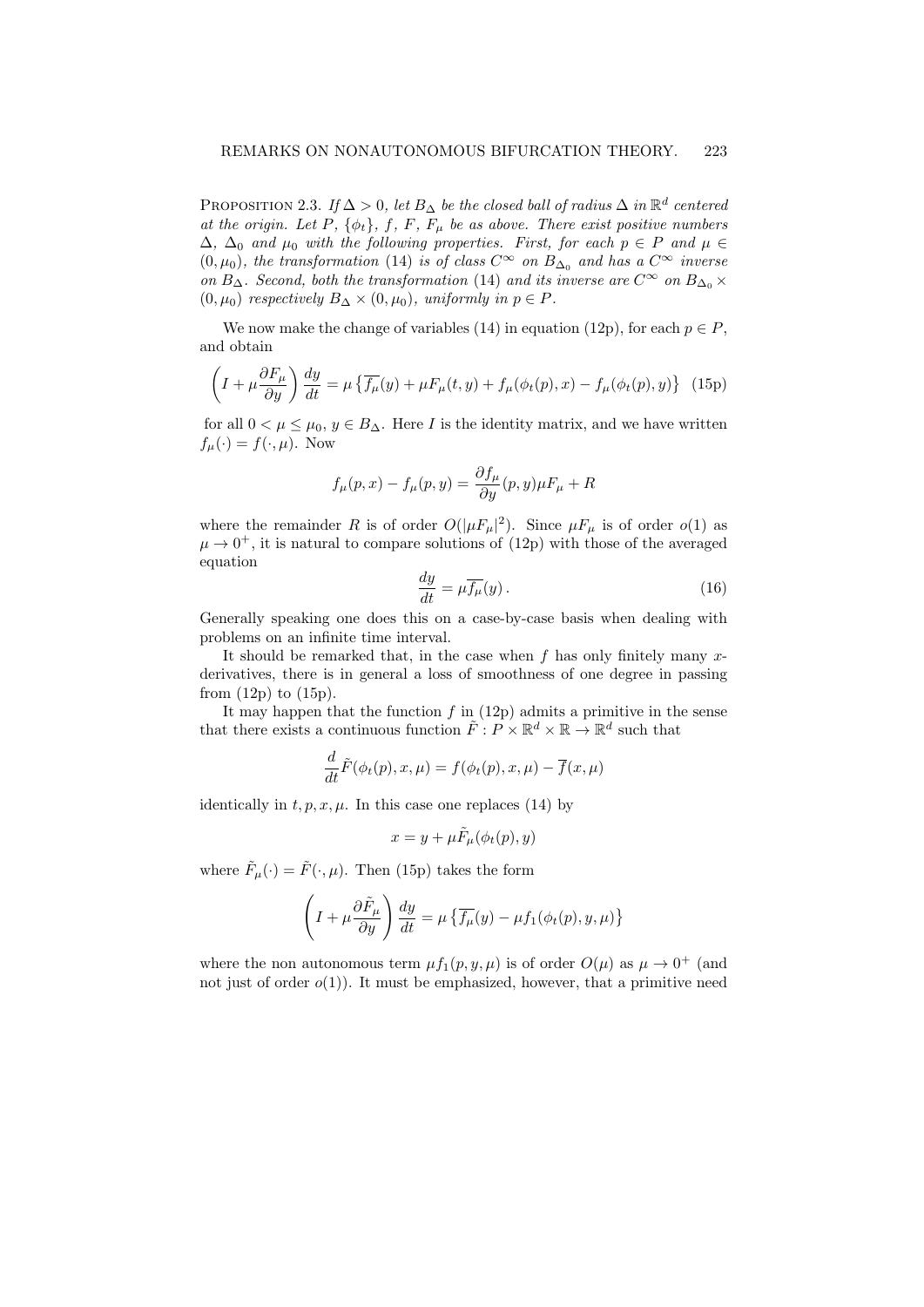not exist if one has a non-periodic time dependence, i.e., if  $(P, \{\phi_t\})$  is not a periodic flow.

We consider one last issue, which regards the continuous/smooth convergence of the solutions of the rapidly oscillating equations (13p) as  $\mu \to 0^+$ . This issue has been treated in [9], and the results discussed there can be viewed as an amplification of classical theorems which are proved in the averaging theory on a finite interval [31].

We formulate a result which will be useful later. Consider the equations

$$
\frac{dx}{ds} = f(\phi_{\frac{s}{\mu}}(p), x, \mu) \qquad \mu > 0
$$
  

$$
\frac{dx}{ds} = \overline{f_0}(x) \qquad \mu = 0
$$
\n(17)

where  $\overline{f_0}(x) = \int_P f(p, x, 0) d\xi(p)$ . The first equation in (17) is equation (13p), and the second is (as we will see) the appropriate limiting equation. Assume that, for all  $p \in P$ , the solution  $x(s; x_*, p, \mu)$  of equation (13p) with initial condition  $x_* \in \mathbb{R}^2$  is defined for all  $s \in (-\infty, \infty)$ , and that the same condition holds for each solution  $x_0(s, x_*)$  of the equation  $\frac{dx}{ds} = \overline{f_0}(x)$ . Define  $\Psi : P \times \mathbb{R}^2 \times [0, \infty) \times \mathbb{R} \to \mathbb{R}^2$  as follows:

$$
\Psi(p, x_*, \mu, s) = \begin{cases} x(s; x_*, p, \mu) & \mu > 0 \\ x_0(s, x_*) & \mu = 0 \end{cases}
$$

PROPOSITION 2.4. The map  $\Psi$  is continuous. Furthermore for each multiindex  $k = (k_1, k_2)$  with integer components  $k_1 \geq 0$ ,  $k_2 \geq 0$ , the derivative  $D_x^k \Psi$  exists for all  $p \in P$ ,  $x_* \in \mathbb{R}^2$ ,  $\mu \in [0, \infty)$  and  $s \in \mathbb{R}$ , and is continuous. That is

$$
\lim_{\mu \to 0^+} x(s; x_*, p, \mu) = x_0(s; x_*)
$$
  

$$
\lim_{\mu \to 0^+} D_x^k x(s; x_*, p, \mu) = D_x^k x_0(s; x_*)
$$

where the convergence is uniform in  $(p, x_*, s) \in K \subset P \times \mathbb{R}^2 \times \mathbb{R}$  whenever K is compact.

A proof of this Proposition can be modelled on those of Propositions 2.5 and 2.6 in [9].

## 3. Analysis

In this section we analyze the elementary bifurcation patterns when the parameter is subjected to rapid oscillations. We will make use of the averaging method discussed in Section 2, of the methods used in [2, 3] for studying fast oscillation problems, and of various techniques from the field of Nonautonomous Dynamics.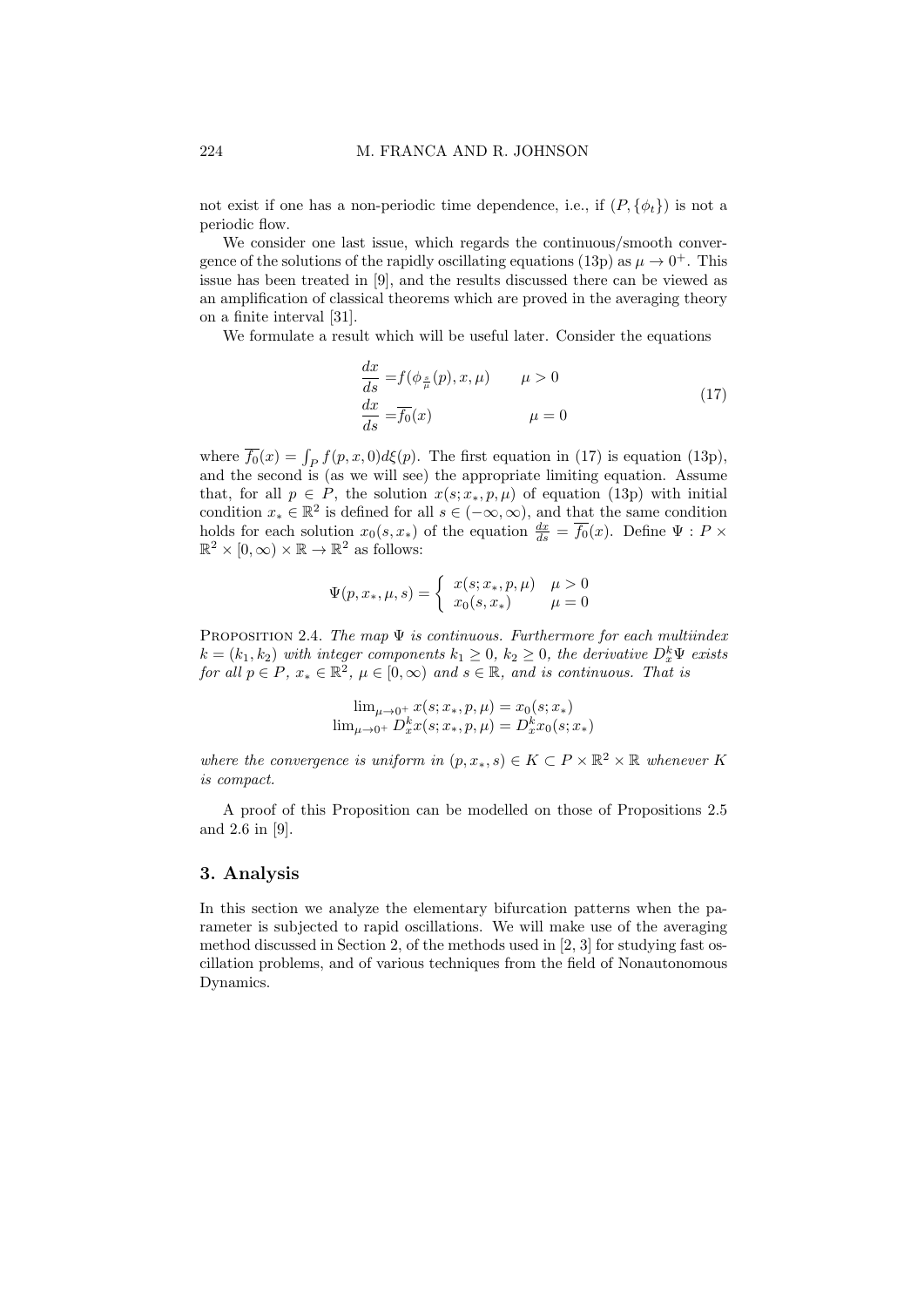#### 3.1. The saddle-node pattern

The starting point is the differential equation

$$
\frac{dx}{dt} = x^2 - \varepsilon + f\left(\frac{t}{\mu}\right) \qquad \mu > 0 \tag{18}
$$

where  $\mu$  is a small positive parameter. It is convenient to carry out a Bebutov construction on  $f = f(\tau)$  where  $\tau = \frac{t}{\mu}$ . We assume that there exist a strictly ergodic flow  $(P, \{\phi_{\tau}\})$ , a continuous function  $f_* : P \to \mathbb{R}$ , and a point  $p_* \in P$ such that  $f(\tau) = f_*(\phi_\tau(p_*))$ . In this way, equation (18) can be embedded in the family of equations

$$
\frac{dx}{dt} = x^2 - \varepsilon + f_*(\phi_{\frac{t}{\mu}}(p)) \qquad \mu > 0, \, p \in P \tag{18p}
$$

If for example  $f(\tau)$  is Bohr almost periodic, then  $(P, {\phi_{\tau}})$  is an almost periodic minimal flow. Let  $\xi$  be the normalized Haar measure on P; then  $\xi$  is the unique  $\{\phi_{\tau}\}\text{-invariant measure on } P.$  Assume that  $\int_{P} f_* d\xi = 0.$ 

Let us carry out an a priori analysis of (18), based on the discussion in [19, pp. 170-172. For this, fix  $\mu > 0$  and make the change of variables

$$
x = -\frac{\psi'}{\psi}, \qquad' = \frac{d}{dt}
$$

which takes  $(18)$  to the form of a Schrödinger equation

$$
-\frac{d^2\psi}{dt^2} = \left[f\left(\frac{t}{\mu}\right) - \varepsilon\right]\psi.
$$
 (19)

Clearly  $\varepsilon$  plays the role of an eigenvalue parameter in equation (19). We will want to consider in addition the family

$$
-\frac{d^2\psi}{dt^2} = \left[f_*\left(\phi_{\frac{t}{\mu}}(p)\right) - \varepsilon\right]\psi.
$$
 (19p)

By hypothesis, the flow  $(P, \{\phi_t\})$  is strictly ergodic, hence so is the flow of  $(P, {\phi_{\frac{t}{\mu}}})$  for each  $\mu > 0$ . In this case, the following information is available; see, e.g., [18]. First, there is a critical value  $\varepsilon = \varepsilon_c(\mu)$  such that, if  $\varepsilon > \varepsilon_c(\mu)$ , then the family of two-dimensional linear differential systems

$$
\frac{d}{dt}\begin{pmatrix} \psi \\ \psi' \end{pmatrix} = \begin{pmatrix} 0 & 1 \\ \varepsilon - f_* \begin{pmatrix} \phi_{\frac{t}{\mu}}(p) \end{pmatrix} & \begin{pmatrix} \psi \\ \psi' \end{pmatrix} \end{pmatrix}
$$
 (20p)

admits an exponential dichotomy over P. Second, if  $\varepsilon < \varepsilon_c(\mu)$ , then all nonzero solutions of (20p) rotate infinitely often around the origin in the  $\begin{pmatrix} \psi & \psi \\ \psi & \psi & \psi \end{pmatrix}$  $\psi'$  -plane, both as  $t \to +\infty$  and as  $t \to -\infty$ .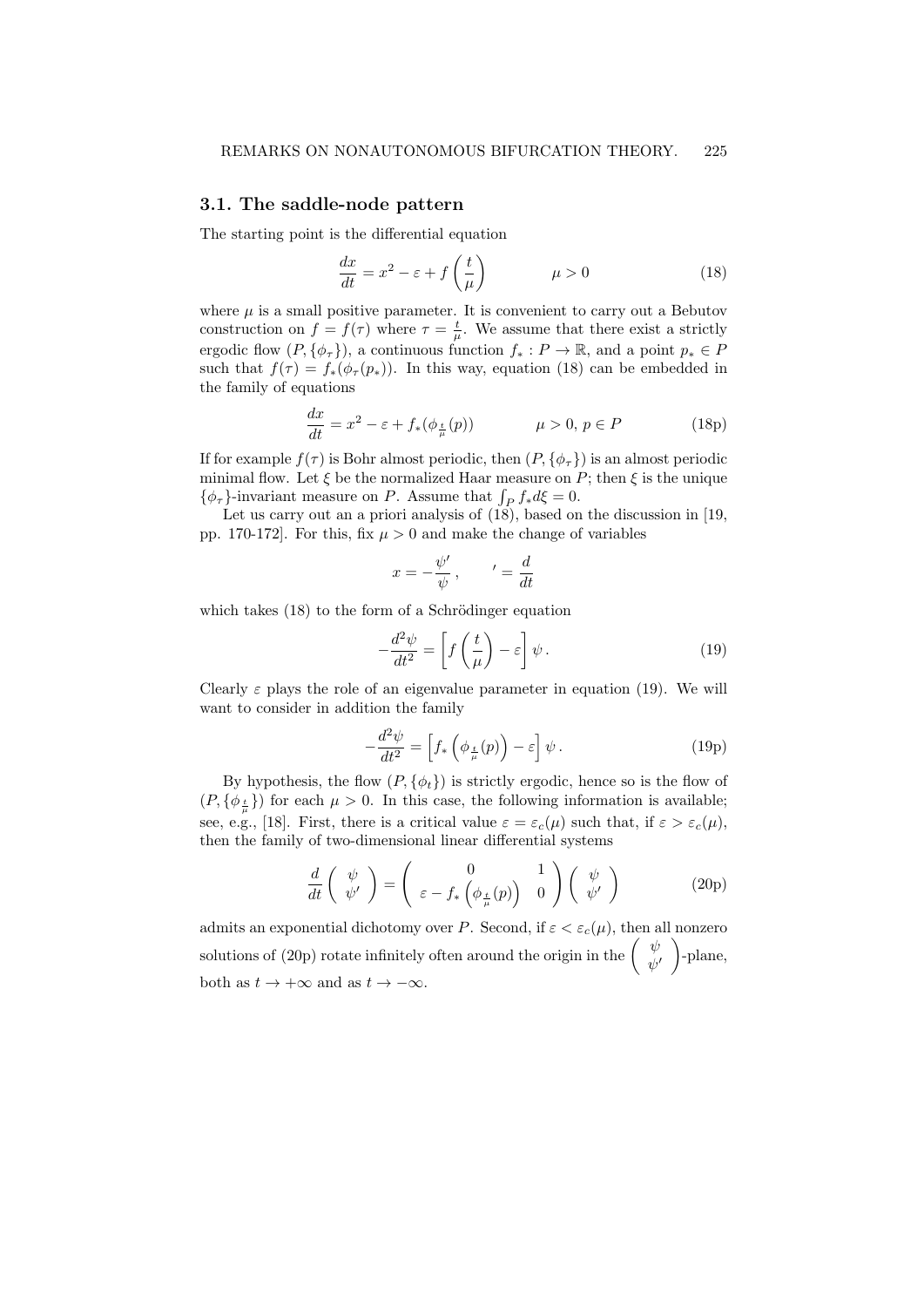It can be further be shown that, if  $\varepsilon > \varepsilon_c(\mu)$ , and if  $Q_p : \mathbb{R}^2 \to \mathbb{R}^2$  denotes the dichotomy projection at  $p \in P$ , then  $\text{Ker}Q_p \subset \mathbb{R}^2$  and  $\text{Im}Q_p \subset \mathbb{R}^2$  (viewed as lines passing through the origin in  $\mathbb{R}^2$  make angles  $\theta^{\pm}(p)$  with the vertical axis  $\psi = 0$  which are bounded away from zero mod  $\pi$ . Let us note parenthetically that the statements of the previous two paragraphs do not require strict ergodicity of  $(P, \{\phi_{\tau}\})$  but only minimality.

Returning to the x-variable via the transformation  $x = -\frac{\psi'}{\psi}$  $\frac{\psi}{\psi}$ , we see that, if  $\varepsilon > \varepsilon_c(\mu)$ , then there are two compact subsets  $M_{\pm} \subset P \times \mathbb{R}$  which are invariant with respect to the local flow on  $P \times \mathbb{R}^2$  induced by equations (18p). These sets determine an attractor-repeller pair, as follows from the fact that equations (20p) admit an exponential dichotomy for  $\varepsilon > \varepsilon_c(\mu)$ . In particular, if  $\varepsilon > \varepsilon_c(\mu)$  and  $p \in P$ , then equation (18p) admits two globally defined bounded solutions, one of which attracts and the other of which repels nearby solutions.

On the other hand, if  $\varepsilon < \varepsilon_c(\mu)$ , then all solutions of (18p) are unbounded in finite time  $(p \in P)$ . So one has an analogue of the saddle-node bifurcation pattern as  $\varepsilon$  increases through  $\varepsilon_c(\mu)$ , for each  $\mu > 0$ . However the analogy is not complete for the following reason. At  $\varepsilon = \varepsilon_c(\mu)$  the flow on  $P \times \mathbb{R}$ induced by equations (18p) does admit a unique minimal subset  $M_c$ , which would seem to correspond to the zero solution of (1) when  $\varepsilon = 0$ . However  $M_c$  need not be homeomorphic to P. In fact if  $(P, \{\phi_t\})$  is a minimal almost periodic flow which is not periodic, it is possible to determine  $f_*$  in such a way that  $M_c$  with its flow is an almost automorphic but not almost periodic extension of  $(P, \{\phi_{\frac{t}{\mu}}\})$ , [35]. Examples of this phenomenon may be constructed, beginning with equation (20p), by using a method of Millionščikov ([27]; also Vinograd [36]). Nowadays one can also find such examples using other techniques; see e.g. [5].

Let us remark at this point that a bifurcation analysis similar to that we have just given can be carried out for a more general equation of the form

$$
\frac{dx}{dt} = g(t, x, \varepsilon)
$$

where  $\varepsilon$  is an appropriate bifurcation parameter, and q is almost periodic in t and concave as a function of  $x$ . See Núñez and Obaya [29].

Until now we have not taken account of the rapid oscillations present in equation (18). Their presence allows us to make several observations. The first one is

PROPOSITION 3.1. As  $\mu \to 0^+$ , the critical value  $\varepsilon_c(\mu)$  tends to zero.

Proof. The easiest way to prove this statement seems to be the following. Return to equations (20p). Since  $\int_P f_* d\xi = 0$ , the averaged form of this equation is the constant system

$$
\frac{d}{dt}\begin{pmatrix} \psi \\ \psi' \end{pmatrix} = \begin{pmatrix} 0 & 1 \\ \varepsilon & 0 \end{pmatrix} \begin{pmatrix} \psi \\ \psi' \end{pmatrix}, \tag{21}
$$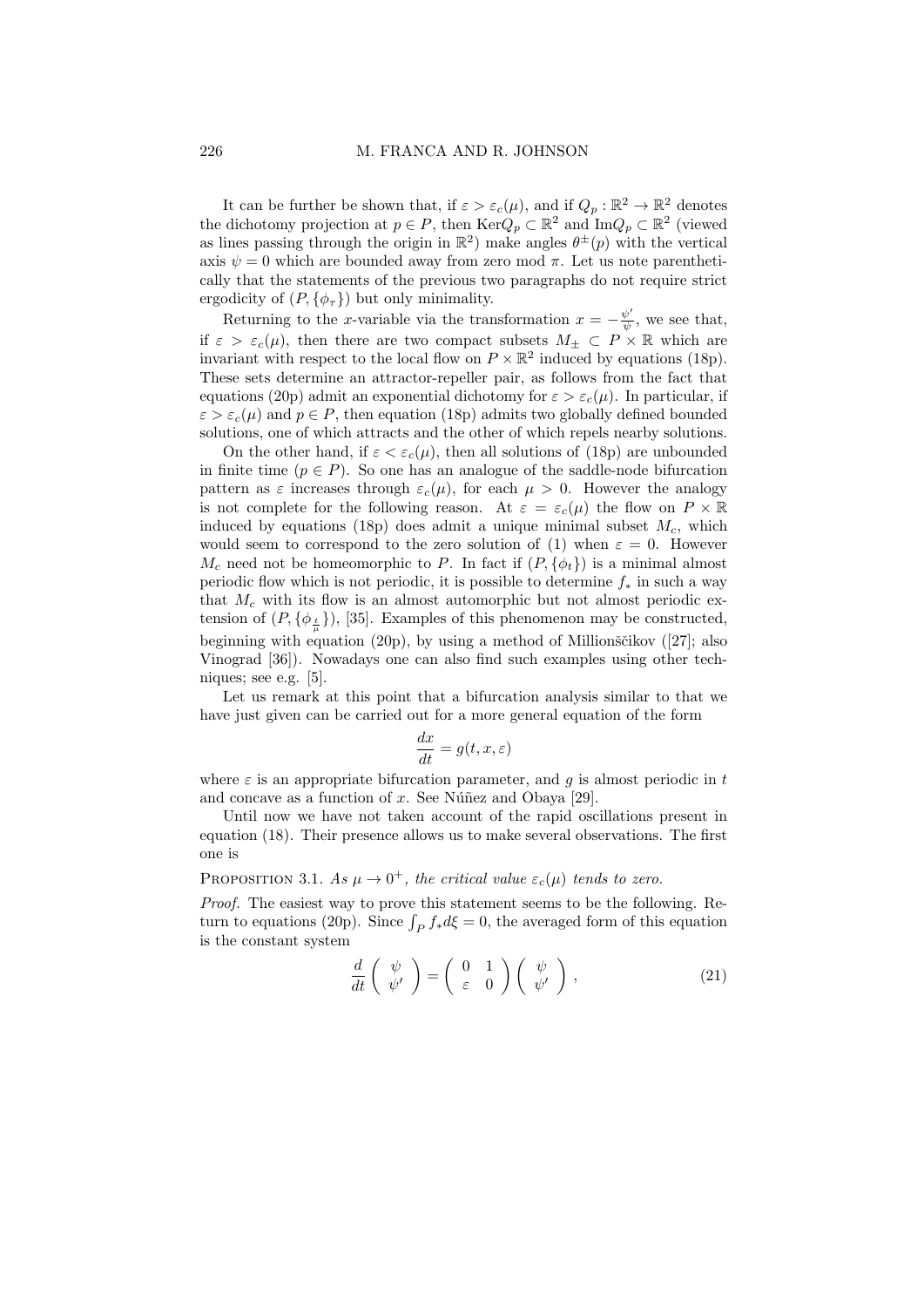which has an exponential dichotomy whenever  $\varepsilon > 0$ . Fix a positive number ε. There exists a positive number  $\mu_0 = \mu_0(\varepsilon)$  such that if  $0 < \mu < \mu_0$ , then the family  $(20p)$  admits an exponential dichotomy over P. This follows from Proposition 2.4 and the well known Sacker-Sell perturbation theorem [32].

In view of the previous analysis, this implies that  $\limsup_{u\to 0^+} \varepsilon_c(\mu) \leq 0$ . On the other hand, if  $\varepsilon < 0$ , we can analyze the ξ-rotation number  $\alpha = \alpha(\mu)$ of the family (19p). See Appendix A for a discussion of the  $\xi$ -rotation number. By general results concerning the continuity of the rotation number, one has that  $\lim_{\mu \to 0^+} \alpha(\mu)$  equals the rotation number of the constant system (21). This latter rotation number is strictly positive. So for small positive values of  $\mu$ , the rotation number of  $\alpha(\mu)$  is strictly positive. This means that  $\varepsilon_c(\mu) \geq 0$ for small positive values of  $\mu$ , hence  $\liminf_{\mu \to 0^+} \varepsilon_c(\mu) \geq 0$ . We conclude that indeed  $\lim_{\mu \to 0^+} \varepsilon_c(\mu) = 0.$  $\Box$ 

Let us now suppose that  $\mu$  is a function of  $\varepsilon$ :  $\mu = \mu(\varepsilon)$ , which is continuous, positive when  $\varepsilon \neq 0$ , and such that  $\lim_{\varepsilon \to 0} \mu(\varepsilon) = 0$ . This is a particularly interesting situation because the oscillations "become fast" near  $\varepsilon = 0$  in an ε-dependent way. We make a few remarks when  $\mu$  depends on ε in this way and  $\varepsilon \to 0$ . We adopt the point of view that (18) with  $\mu = \mu(\varepsilon)$  is a bifurcation problem with parameter  $\varepsilon$ .

We assume that the function  $f(\tau)$  admits a bounded primitive  $F(\tau)$ :  $F'(\tau) = f(\tau)$ , which can be chosen to have mean value zero. It is well-known that, when these conditions hold, there is a continuous function  $F_* : P \to \mathbb{R}$ such that  $\int_P F_* d\xi = 0$  and

$$
F_*(\phi_t(p)) - F_*(p) = \int_0^t f_*(\phi_\sigma(p))d\sigma \qquad (t \in \mathbb{R}, \ p \in P)
$$

Following [2] we consider the equation

$$
\frac{dx}{d\tau} = \mu f(\tau) \qquad \tau = t/\mu
$$

which has the general solution

$$
x = \mu F(\tau) + c = h(\tau, c)
$$

where c is an arbitrary constant. Setting  $x = h(\tau, y)$  in (18) leads to

$$
\frac{dy}{d\tau} = \mu \left\{ (y + \mu F)^2 - \varepsilon \right\} ,
$$

and an application of the averaging procedure discussed in Section 2 leads to

$$
\frac{dy}{dt} = \mu \left\{ y^2 - \varepsilon + \mu^2 \overline{F^2} + o(\mu)y + o(\mu^2) \right\}
$$
\n(22)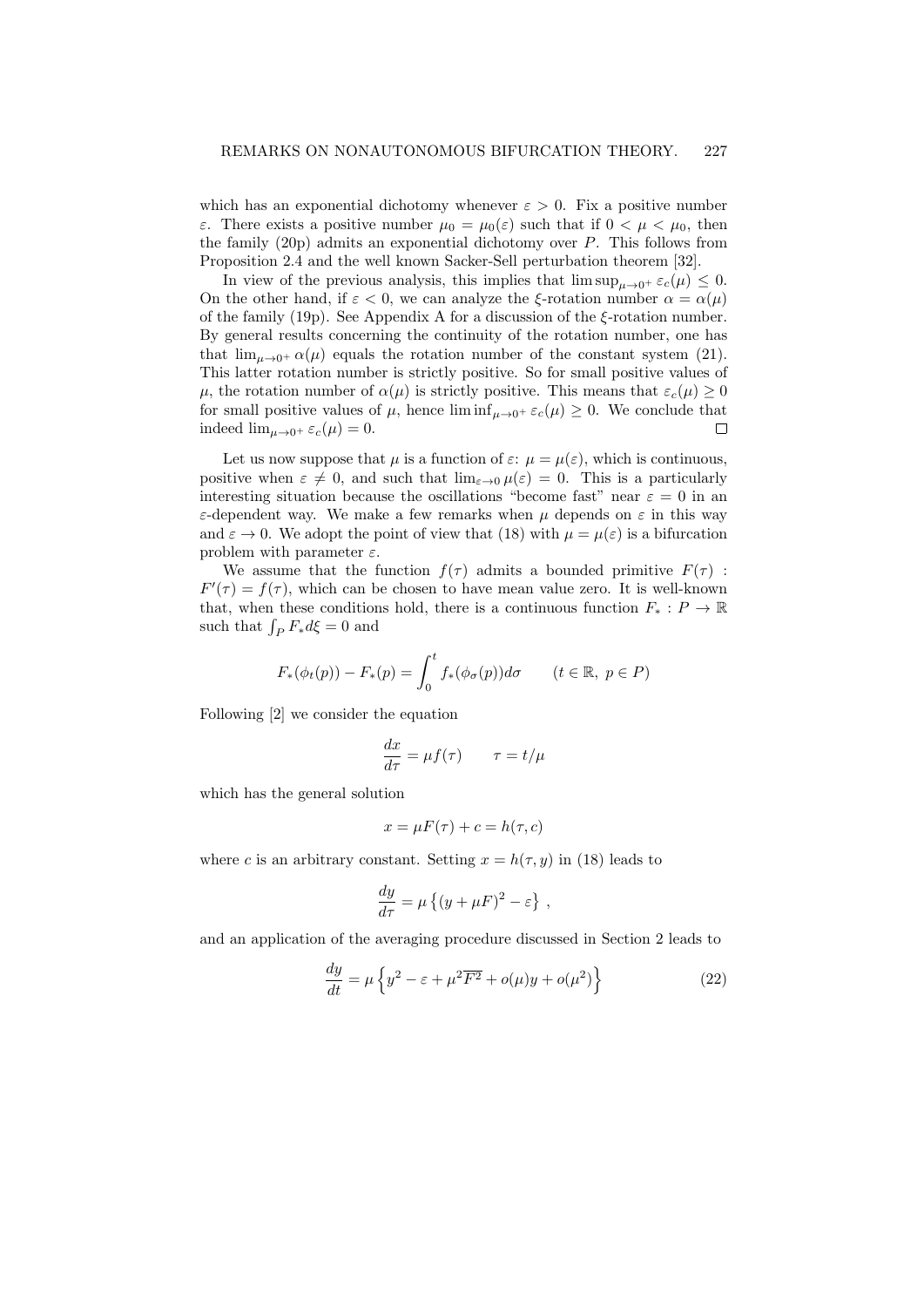where  $\overline{F^2} = \int_P F_*^2 d\xi$ . The averaged system is

$$
\frac{dy}{dt} = \mu \left\{ y^2 - \varepsilon + \mu^2 \overline{F^2} \right\} . \tag{23}
$$

The following observations are in order. First, if  $\mu(\varepsilon) = |\varepsilon|^s$  for  $s > 1/2$ , then (23) admits a saddle-node bifurcation with critical value  $\varepsilon = 0$ . On the other hand, if  $\mu(\varepsilon) = |\varepsilon|^{1/2}$  and if  $\overline{F^2} > 1$ , then no bifurcation occurs: (23) takes the form:

$$
\frac{dy}{dt} = \mu \left\{ y^2 - \varepsilon + |\varepsilon| \overline{F^2} \right\}
$$

and  $-\varepsilon + |\varepsilon| \overline{F^2} > 0$  when  $\varepsilon \neq 0$ . Of course the same conclusion holds when  $0 < s < 1/2$ . To take account of the terms  $o(\mu)y + o(\mu^2)$ , note that if  $|y| \leq |\varepsilon|^s$ , these are dominated by  $|\varepsilon|\overline{F^2} - \varepsilon$ , so the full equation (22) also admits no bifurcation in  $\varepsilon = 0$ .

At this point one can envisage a curve  $\mu = \mu(\varepsilon)$  whose graph intersects the critical curve in a transversal way in infinitely many points  $(\mu_n, \varepsilon_n) \to (0, 0),$ so that there will be infinitely many switches in the direction of the bifurcation. One may ask about the dynamics of equation (18p) at such a point  $(\mu_n, \varepsilon_n)$ . The answer follows from the earlier considerations: there is a unique minimal subset  $M_n \subset P \times \mathbb{R}$ , which is an almost automorphic extension of P.

REMARK 3.1. One can analyze the following somewhat more general bifurcation problem in a similar way:

$$
\frac{dx}{dt} = ax^2 + 2bx + f - \varepsilon \tag{24}
$$

where a, b, and f are functions of  $t/\mu$ , and  $\mu > 0$  is small. If  $x = \frac{v}{u}$  and

$$
J\frac{d}{dt}\begin{pmatrix} u \\ v \end{pmatrix} = \begin{bmatrix} \begin{pmatrix} f & b \\ b & a \end{pmatrix} - \varepsilon \begin{pmatrix} 1 & 0 \\ 0 & 0 \end{pmatrix} \end{bmatrix} \begin{pmatrix} u \\ v \end{pmatrix}
$$
 (25)

then x satisfies (24). Here J is the antisymmetric matrix  $\begin{pmatrix} 0 & 1 \\ -1 & 0 \end{pmatrix}$ . Now (25) can be viewed as a spectral problem of Atkinson type [1, 8] with spectral parameter  $-\varepsilon$ . Such a problem has a theory which is, in general terms, analogous to that of the Schrödinger equation  $(19)$ . In a bit more detail, assume that there exist a strictly ergodic flow  $(P, \{\phi_t\})$  with ergodic measure  $\xi$ , a point  $p_* \in P$ , and continuous functions  $a_*, b_*, f_* : P \to \mathbb{R}$  such that  $a(\tau) = a_*(\phi_\tau(p_*)), b(\tau) = b_*(\phi_\tau(p_*)), f(\tau) = f_*(\phi_\tau(p_*)).$  There is a family of equations parametrized by  $p \in P$ , which corresponds to (25). Now assume that  $a_*$  is strictly positive on  $P$ . Then one can prove the existence of a critical curve  $\varepsilon = \varepsilon_c(\mu)$ , defined for  $\mu > 0$ , such that if  $\varepsilon = \varepsilon_c(\mu)$  then equations (25) admit an exponential dichotomy over P, and if  $\varepsilon < \varepsilon_c(\mu)$  then the  $\xi$ -rotation number of the family (25) is positive. So if  $\mu > 0$ , then a saddle-node type bifurcation occurs as  $\varepsilon$  decreases through  $\varepsilon_c(\mu)$ .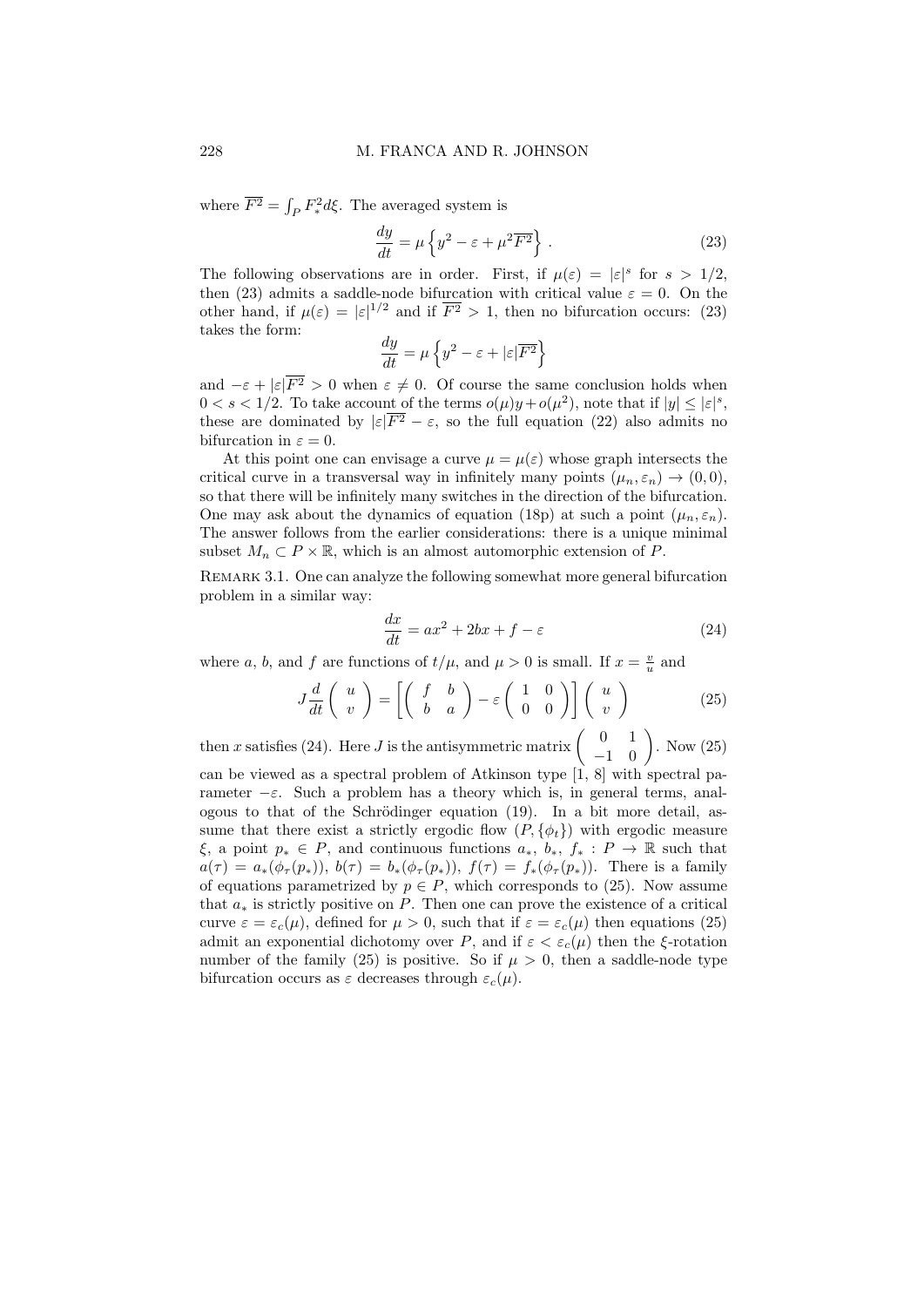#### 3.2. The transcritical pattern

The starting point is the equation

$$
\frac{dx}{dt} = x\left(\varepsilon + f\left(\frac{t}{\mu}\right) - x\right). \tag{26}
$$

As before we write  $\tau = \frac{t}{\mu}$ , and assume that  $f = f(\tau)$  has associated to it a Bebutov flow  $(P, \{\phi_t\})$  which is strictly ergodic, with unique ergodic measure ξ. For example,  $f(\tau)$  might be a Bohr-almost periodic function. There exists a point  $p_* \in P$  and a continuous function  $f_* : P \to \mathbb{R}$  such that  $f(\tau) = f_*(\phi_t(p_*))$ for all  $\tau \in \mathbb{R}$ . We assume that  $\int_P f_* d\xi = 0$ . Introduce the family of equations

$$
\frac{dx}{dt} = x \left( \varepsilon + f_* \left( \phi_{t/\mu}(p) \right) - x \right) . \tag{26p}
$$

We can carry out a priori analysis of the family (26p), in the following way. Let

$$
w=\frac{1}{x},
$$

so that (26p) takes the form

$$
\frac{dw}{dt} + \left[\varepsilon + f_* \left(\phi_{t/\mu}(p)\right)\right] w = 1.
$$

The substitution  $w = \cot(\theta) = \frac{u}{v}$  leads to the family

$$
\frac{d}{dt}\left(\begin{array}{c}u\\v\end{array}\right)=\left(\begin{array}{cc}-a&1\\0&a\end{array}\right)\left(\begin{array}{c}u\\v\end{array}\right)\tag{27p}
$$

where  $a = \frac{1}{2}[\varepsilon + f_*]$  and one views  $\theta$  as the angular coordinate in the  $(u, v)$ plane. We will restrict attention to the sector  $0 \le \theta \le \pi$ , that is the closed upper half  $(u, v)$ -plane.

For each fixed  $\mu > 0$  we can analyze the family (27p) along standard lines. Since  $\int_P f_* d\xi = 0$ , one has that the dynamical spectrum of (27p) reduces to  $\{-\frac{\varepsilon}{2}, \frac{\varepsilon}{2}\}\$  for all  $\varepsilon \in \mathbb{R}$ ; this uses the unique ergodicity of  $(P, \{\phi_t\})$ . This implies that the family  $(27p)$  admits an exponential dichotomy over P whenever  $\varepsilon \neq 0$  [21].

We can describe the dichotomy bundles as follows. One bundle  $B_0$  is described by the relation  $v = 0$  for all  $\varepsilon \neq 0$ . That is  $B_0$  coincides with the product space  $P \times \ell$ , where  $\ell \subset \mathbb{R}^2$  is the horizontal line  $\left\{ \begin{pmatrix} u \\ 0 \end{pmatrix} \right\}$  $\Big\}$  |  $u \in \mathbb{R}$ . This bundle is unstable for  $\varepsilon < 0$  and stable for  $\varepsilon > 0$ . The other bundle  $\tilde{B}_{\varepsilon}$ can be parametrized by a continuous map  $\Theta: P \to (0, \pi)$  in the sense that

$$
B_{\varepsilon} = \left\{ \left( p, \left( \begin{array}{c} u \\ v \end{array} \right) \right) \in P \times \mathbb{R}^2 \middle| \left( \begin{array}{c} u \\ v \end{array} \right) = \left\| \left( \begin{array}{c} u \\ v \end{array} \right) \right\| \left( \begin{array}{c} \cos(\Theta(p)) \\ \sin(\Theta(p)) \end{array} \right) \right\}.
$$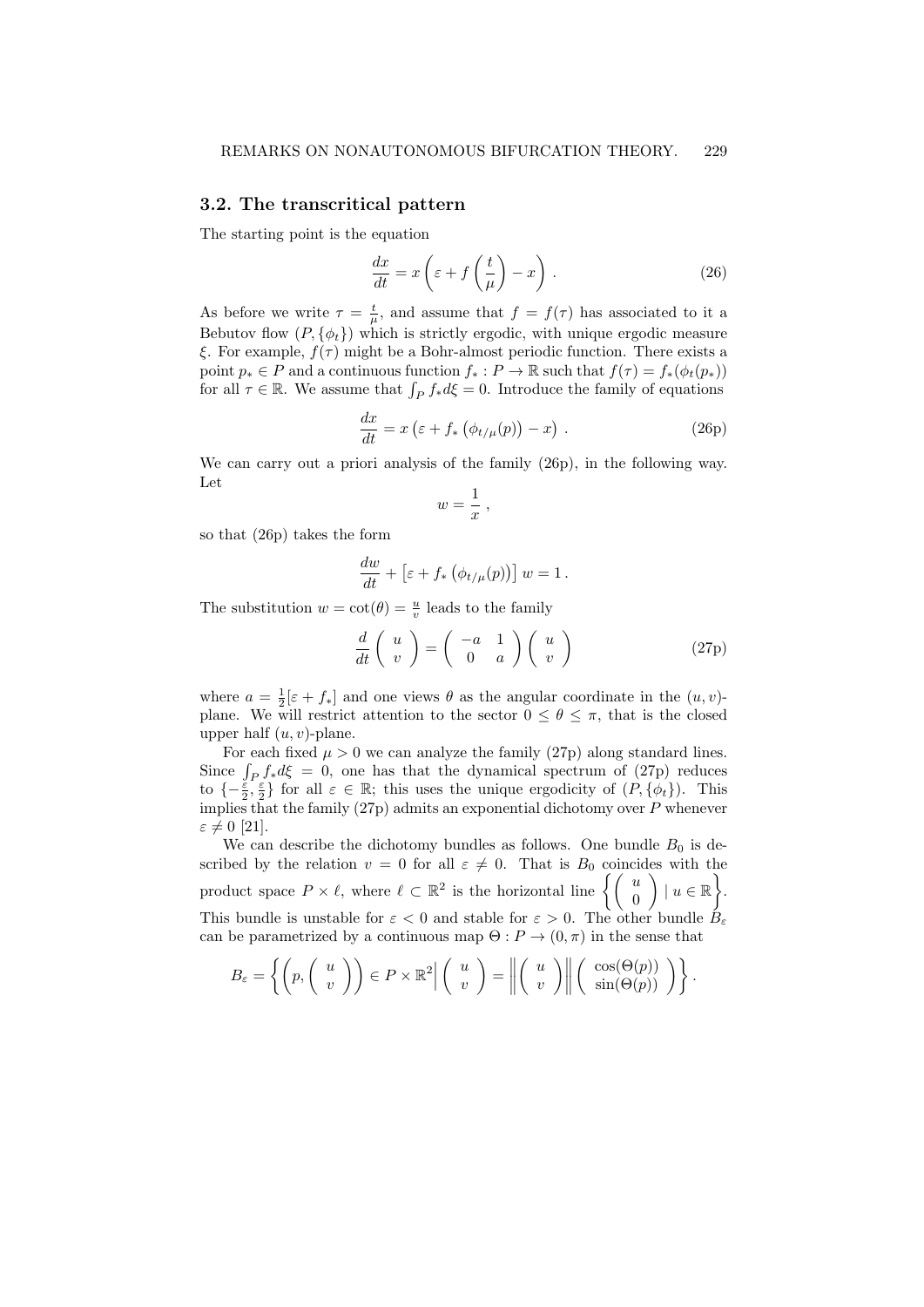Let  $I$  respectively  $II$  denote the first respectively the second quadrant in the  $(u, v)$  space. One can check that that, if  $\epsilon < 0$ , then  $B_{\epsilon}$  lies in  $P \times II$ , while if  $\epsilon > 0$  then  $B_{\epsilon}$  lies in  $P \times I$ . One can further check that  $B_{\epsilon}$  is stable for  $\varepsilon < 0$ and unstable for  $\varepsilon > 0$ .

All this means that, for each  $p \in P$ , the x-equation (26p) admits the solution  $x(t) \equiv 0$  together with a solution  $x(t) = X(\phi_{t/u}(p))$ , where  $X : P \to \mathbb{R}$ ,  $X(p) = \tan(\Theta(p))$  is continuous. It is clear that a clean analogue of the classical transcritical bifurcation pattern takes place at  $\varepsilon = 0$ , for each  $\mu > 0$ . In fact the solution  $x \equiv 0$  is asymptotically stable for  $\varepsilon < 0$  and unstable for  $\varepsilon > 0$ , while the solution  $x(t) = X(\phi_{t/u}(p))$  is unstable for  $\varepsilon < 0$  and asymptotically stable for  $\varepsilon > 0$   $(p \in P)$ . Thus  $\varepsilon = 0$  is a critical value of the parameter  $\varepsilon$  for each  $\mu > 0$ ; we write  $0 = \varepsilon = \varepsilon_c(\mu)$  to reflect this fact.

We have encountered what appears to be a typical difference between the bifurcation behavior of systems with "additive noise" (namely  $\varepsilon + f$  in the saddle-node pattern), and "multiplicative noise" (namely  $(\varepsilon + f)x$  in the transcritical pattern). That is, the critical curve  $\varepsilon_c(\mu)$  needs not be constant in the first case, but is constant in the second case.

It is of interest to study the solutions of (26) and of the family (26p) at the critical value  $\varepsilon(\mu) = 0$ , for positive values of  $\mu$ . The simplest case is that in which  $f(\tau)$  admits a bounded primitive: thus  $\sup_{\tau \in \mathbb{R}} |F(\tau)| < \infty$  and  $F'(\tau) = f(\tau)$ . Consider the problem

$$
\frac{dx}{d\tau} = \mu f(\tau)x \qquad \qquad \tau = \frac{t}{\mu}
$$

which has the general solution  $x = h(\tau, c) = ce^{\mu F(\tau)}$  with arbitrary constant c. Following [3], set

$$
x = h(\tau, y) = y e^{\mu F(\tau)},
$$

which transforms (26) into

$$
\frac{dy}{d\tau} = \mu e^{-\mu F(\tau)} e^{2\mu F(\tau)} (-y^2) = -\mu e^{\mu F(\tau)} y^2.
$$
 (28)

It is clear that all positive solutions of (28) tend to zero as  $\tau \to \infty$ , and so by boundedness of F, all positive solutions of (26) tend to zero as  $\tau \to \infty$ .

If f does not admit a bounded primitive, then the discussion of the positive solutions of (26) resp. (26p) requires a bit more effort. First of all, we claim that if  $p \in P$ ,  $x_0 > 0$ , and  $x(t)$  is the solution of (26p) such that  $x(0) = x_0$ , then  $\liminf_{t\to\infty} x(t) = 0$ . We sketch a proof. Suppose for contradiction that there exist  $p_1 \in P$ ,  $x^1 > 0$ , and  $\delta > 0$  such that, if  $x^1(t)$  is the solution of  $(26p_1)$  with  $x^1(0) = x^1$ , then  $x^1(t) \ge \delta$  for all  $t > 0$ . It is clear that  $x(t)$  is defined for all  $t > 0$  and is uniformly bounded. Consider the local flow  $\{\psi_t\}$  on  $P \times \{0 \leq x < \infty\}$  defined by  $\psi_t(p, x_0) = (\phi_t(p), x(t))$ . Then the  $\omega$ -limit set K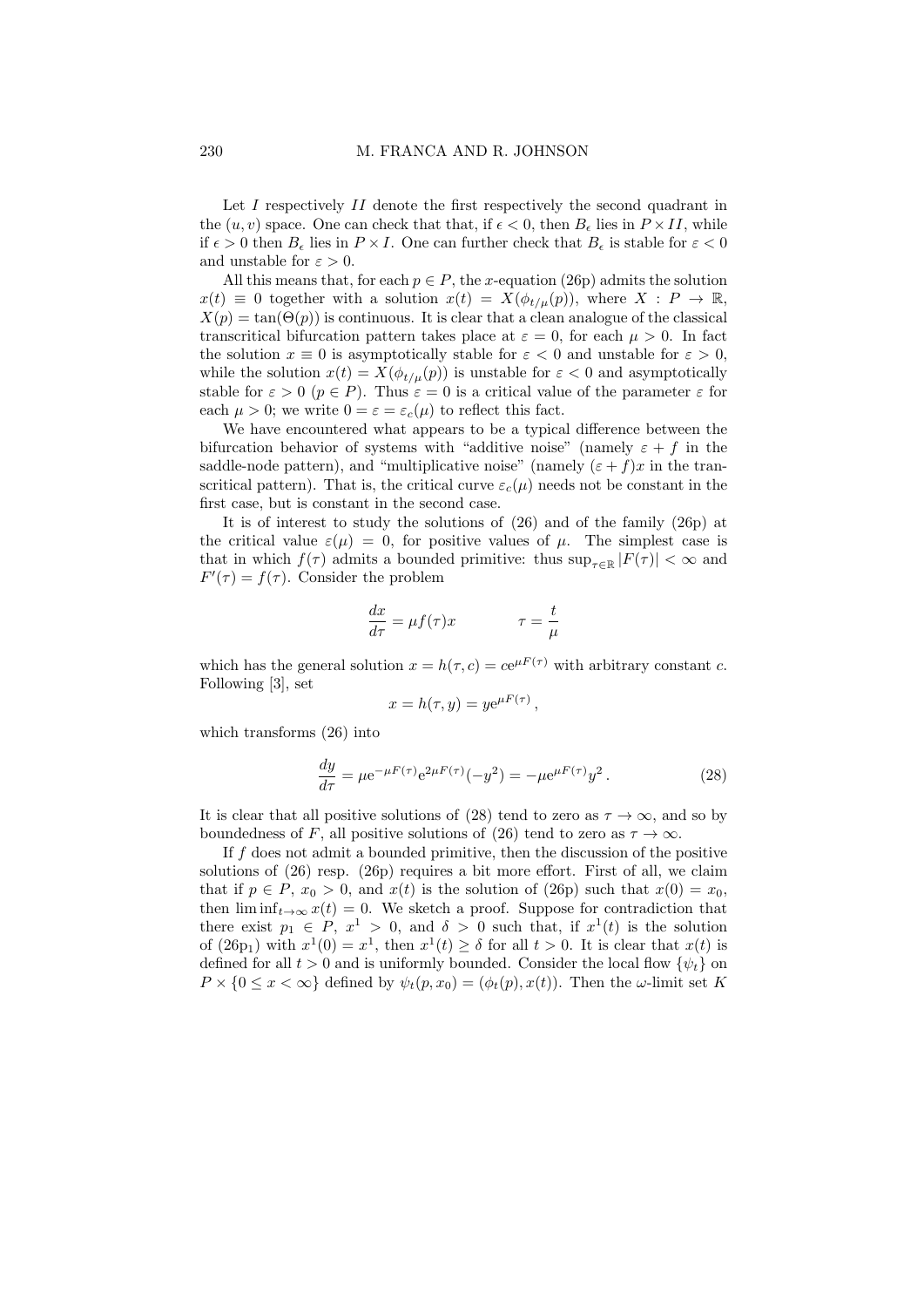of  $(p_1, x^1)$  is a nonempty compact subset of  $P \times \{0 \le x \le \infty\}$ , and the local flow  $\{\psi_t\}$  extends to a global flow on K. Since  $(P, \{\phi_t\})$  is a minimal flow, we can conclude that, for each  $p \in P$ , there exists a solution  $x_p(t)$  of (26p) with  $x_p(0) > 0$  such that  $x_p(t)$  is uniformly bounded above and  $x_p(t) \geq \delta$  for all  $t \in \mathbb{R}$ .

Next let  $\tau = t/\mu$ , and let  $f_* : P \to \mathbb{R}$  be the "extension of f to P" introduced earlier. There exists  $p_* \in P$  such that  $F(\tau) = \int_0^{\tau} f_*(\phi_{\sigma}(p_*)) d\sigma$  is bounded above but unbounded below [33]. Write  $x_*(\tau) = x_{p_*}(\mu \tau)$ , so that

$$
x_*(\tau) = e^{\mu F(\tau)} \left[ x_*(0) - \int_0^{\tau} e^{-\mu F(\sigma)} x_*^2(\sigma) d\sigma \right].
$$

Since  $x_*(\tau) > 0$  for all  $\tau > 0$ , it is clear that  $\liminf_{\tau \to \infty} x_*(\tau) = 0$ , but this contradicts the hypothesis. The proof is complete.

It is not clear if "lim inf" can be replaced by "lim" in the above result. We conjecture that it cannot, though we do not have as yet a suitable example. On the other hand, if  $\mu > 0$  is small, we can obtain more information by carrying out a Fink-Hale type averaging procedure, beginning with equation (26). Set

$$
\tau = t/\mu
$$
  
\n
$$
F_{\mu}(\tau) = e^{-\mu\tau} \int_{-\infty}^{\tau} e^{\mu\sigma} f(\sigma) d\sigma
$$
  
\n
$$
x = y + \mu F_{\mu}(\tau) y
$$

so that (26) takes the form

$$
(1 + \mu F_{\mu})\frac{dy}{d\tau} = \mu \left\{ (1 + f)\mu F_{\mu}y - (1 + \mu F_y)^2 y^2 \right\}. \tag{29}
$$

From (29) we can draw the following conclusion. If  $\mu > 0$  and  $x_0 > 0$ , let  $x_{\mu}(t, x_0)$  be the solution of (26) such that  $x_{\mu}(0, x_0) = x_0$ . Let  $x_* > 0$  be a positive number. Then there exists  $\mu_* > 0$  such that, if  $0 < \mu \leq \mu_*$  and if  $x_0 \geq x_*$ , then there is a corresponding number  $\delta_* = \delta_*(x_*, \mu_*)$  with the property that  $\frac{d}{dt}x_{\mu}(t,x_0) \leq -\delta_*$  for all t for which  $x_{\mu}(t,x_0) \geq x_*$ . See [20] for another approach to the nonautonomous transcritical bifurcation problems when fast oscillations are present.

# 3.3. The pitchfork bifurcation pattern

This bifurcation scenario can be studied essentially from the same point of view as the transcritical pattern. The starting point is the equation

$$
\frac{dx}{dt} = x \left[ \varepsilon + f\left(\frac{t}{\mu}\right) - x^2 \right] \tag{30}
$$

together with the corresponding family

$$
\frac{dx}{dt} = x \left[ \varepsilon + f_*(\phi_{t/\mu}(p)) - x^2 \right]. \tag{30p}
$$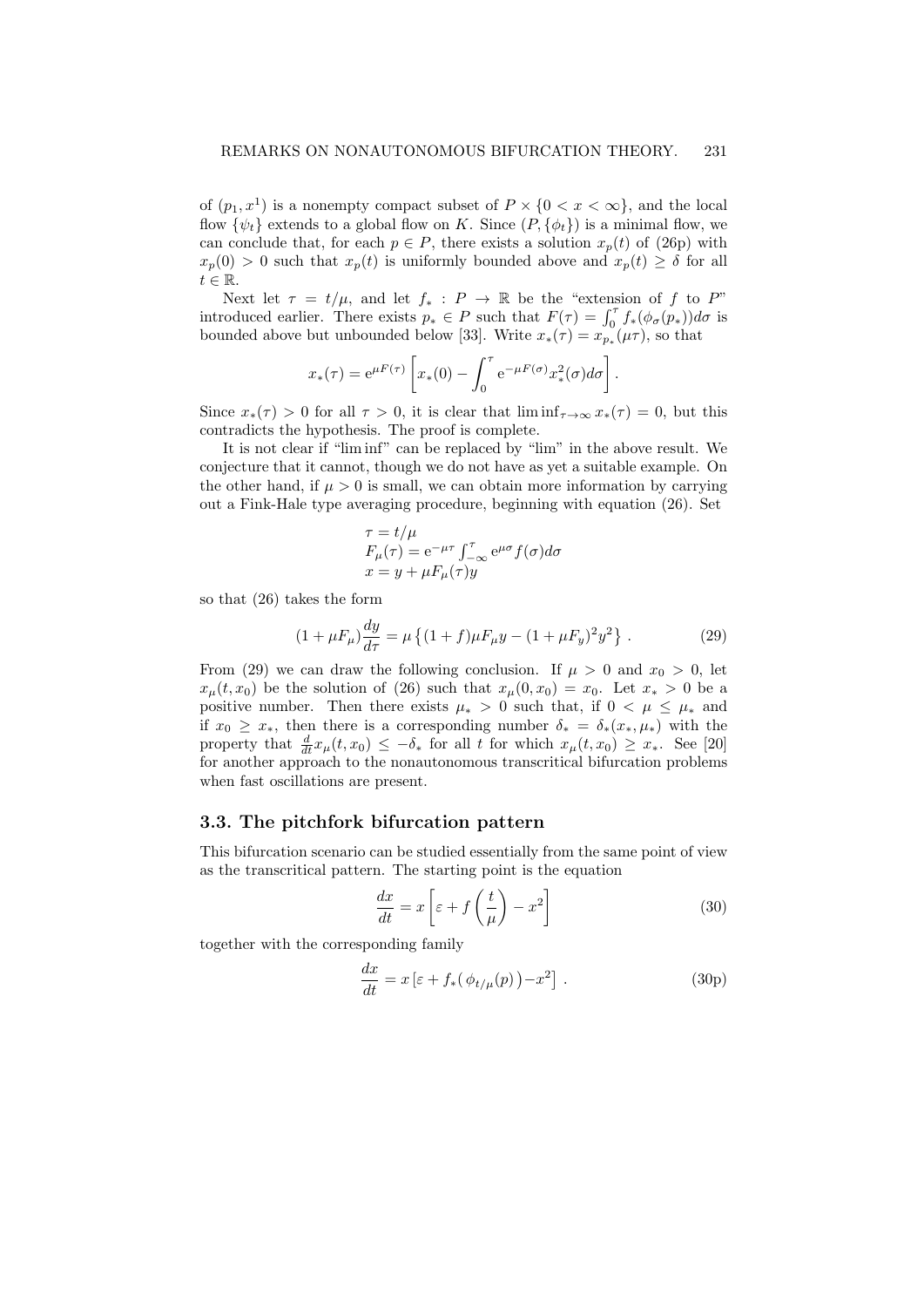Make the substitution  $w = \frac{1}{2x^2}$  to obtain

$$
\frac{dw}{dt} + 2(\varepsilon + f)w = 1,
$$

then set  $w = \cot(\theta) = \frac{u}{v}$  where

$$
\frac{d}{dt}\begin{pmatrix} u \\ v \end{pmatrix} = \begin{pmatrix} -\varepsilon - f & 1 \\ 0 & \varepsilon + f \end{pmatrix} \begin{pmatrix} u \\ v \end{pmatrix}.
$$
 (31)

It is clear that we can study the rapidly oscillating bifurcation pattern using the arguments applied above. We summarize the conclusions that can be drawn. Set  $\varepsilon = \varepsilon_c(\mu) = 0$  for each  $\mu > 0$ ; this defines the critical curve. If  $\varepsilon < \varepsilon_c(\mu)$ , then all solutions of (30) tend to zero exponentially fast as  $t \to \infty$ . On the other hand, if  $\varepsilon > \varepsilon_c(\mu)$ , then the family

$$
\frac{d}{dt}\begin{pmatrix} u \\ v \end{pmatrix} = \begin{pmatrix} -(\varepsilon + f_*(\phi_{t/\mu}(p))) & 1 \\ 0 & \varepsilon + f_*(\phi_{t/\mu}(p)) \end{pmatrix} \begin{pmatrix} u \\ v \end{pmatrix} \tag{31p}
$$

admits an exponential dichotomy over P. The unstable bundle  $B_{\varepsilon}$  can be parametrized by a continuous map  $\Theta: P \to \left(0, \frac{\pi}{2}\right)$  in the sense that

$$
B_{\varepsilon} = \left\{ \left( P, \left( \begin{array}{c} u \\ v \end{array} \right) \right) \in P \times \mathbb{R}^2 \middle| \left( \begin{array}{c} u \\ v \end{array} \right) = \left\| \left( \begin{array}{c} u \\ v \end{array} \right) \right\| \left( \begin{array}{c} \cos(\Theta(p)) \\ \sin(\Theta(p)) \end{array} \right) \right\}.
$$

Write  $w(p) = \cot(\Theta(p))$ , so that  $w(p) > 0$  for all  $p \in P$ . Then the functions

$$
X^{\pm}(p) = \frac{\pm 1}{\sqrt{2w(p)}}
$$

give rise to solutions  $x^{\pm}(t) = X^{\pm}(\phi_{t/\mu}(p))$  of equation (30p)  $(p \in P)$ . These solutions are exponentially asymptotically stable. We conclude that there is a clean analogue of the classical pitchfork bifurcation pattern as  $\varepsilon$  increases through zero. The behavior of solutions of the family (31p) when  $\varepsilon = 0$  can be studied as was done in the transcritical case; we omit the details.

# 3.4. The Andronov-Hopf pattern

We first consider a Van der Pol oscillator which exhibits an AH (Andronov-Hopf) bifurcation when a parameter  $\varepsilon$  increases through zero. We will subject the parameter to rapid oscillations and analyze "what happens". Then we will make some remarks concerning equations with rapidly oscillating coefficients for which an AH-bifurcation takes place in the averaged equation. We will take account of the (few) general results known to us concerning the "nonautonomous Hopf bifurcation". For an introduction to the AH-bifurcation theory see [16].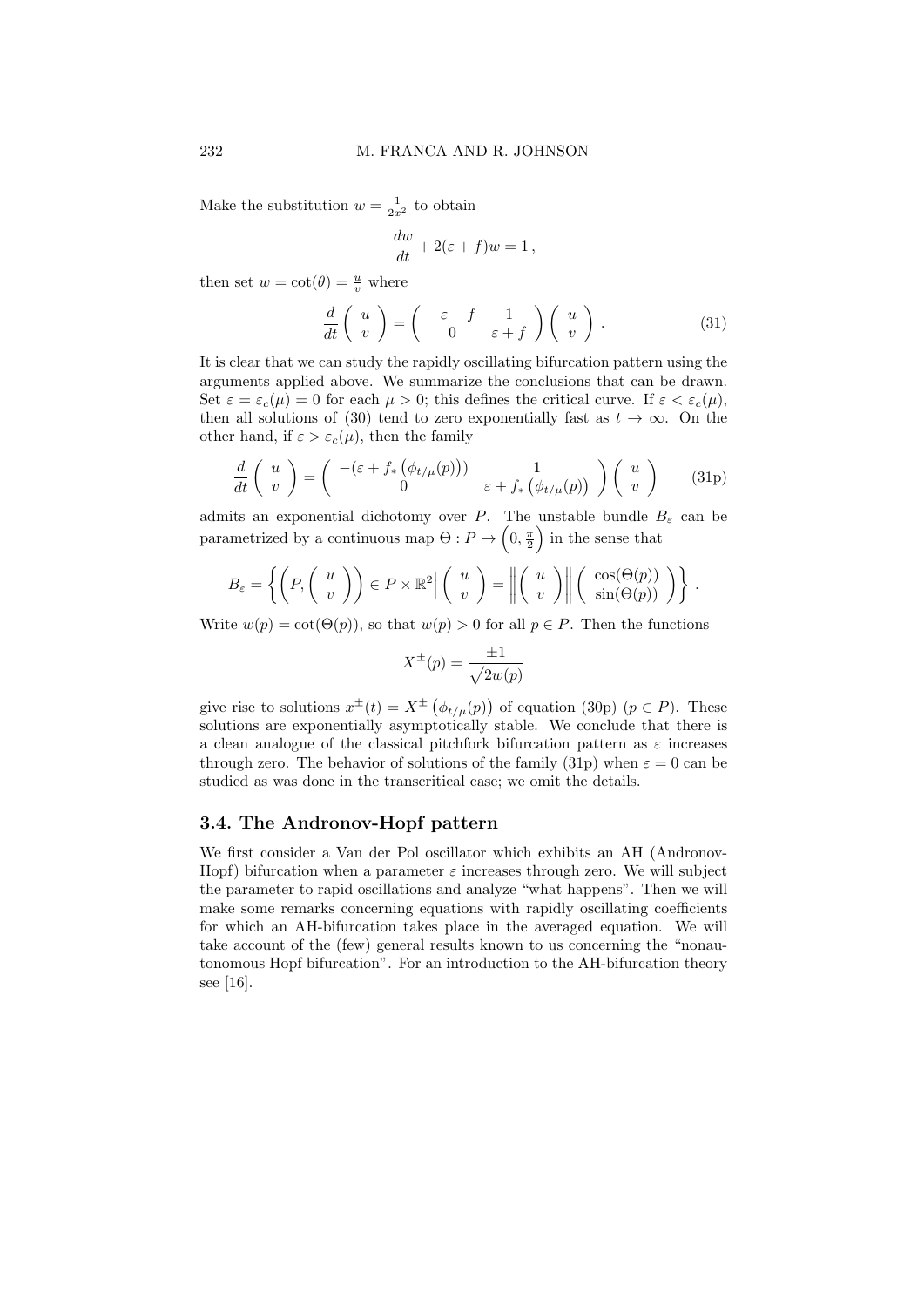Consider the equation

$$
\frac{d^2x}{dt^2} - \left(\varepsilon + f\left(t/\mu\right)\right) - x^2\right)\frac{dx}{dt} + x = 0.
$$
\n(32)

Compare this equation with (one version of) the Van der Pol oscillator:

$$
\frac{d^2x}{dt^2} - \left(\varepsilon - x^2\right)\frac{dx}{dt} + x = 0.
$$
\n(33)

We see that indeed the bifurcation parameter  $\varepsilon$  is subjected to fast oscillations. Let us note parenthetically that one sometimes refers to a different equation as that of Van der Pol, namely

$$
\frac{d^2x}{dt^2} - \varepsilon(1-x^2)\frac{dx}{dt} + x = 0;
$$
\n(34)

this equation does not admit an AH-bifurcation in  $\varepsilon = 0$  because the origin  $(x, x') = (0, 0)$  in the phase plane is a center. Incidentally in [3] the parameter  $\varepsilon$  in (34) is subjected to fast oscillations. We will only discuss the version (33) of the Van der Pol equation, or rather its perturbed form (32).

It is convenient to write equation (32) in phase coordinates  $x_1 = x, x_2 = \frac{dx}{dt}$ .

$$
\frac{d}{dt}\begin{pmatrix} x_1\\ x_2 \end{pmatrix} = \begin{pmatrix} x_2\\ \left[\varepsilon + f\left(\frac{t}{\mu}\right)\right]x_2 - x_1^2 x_2 - x_1 \end{pmatrix}
$$
\n(35)

Let us write  $\tau = t/\mu$  and apply the method of [3] to this equation. Consider the system

$$
\frac{d}{dt}\begin{pmatrix} x_1 \\ x_2 \end{pmatrix} = \begin{pmatrix} 0 \\ \mu f(\tau)x_2 \end{pmatrix}.
$$
 (36)

Assume that  $f(\tau)$  admits a bounded primitive  $F(\tau)$  which has mean value zero:  $\overline{F} = \lim_{\tau \to \infty} \frac{1}{\tau} \int_0^{\tau} f(\sigma) d\sigma = 0$ . The general solution of (36) is

$$
\left(\begin{array}{c} x_1 \\ x_2 \end{array}\right) = \left(\begin{array}{c} c_1 \\ c_2 e^{\mu F(\tau)} \end{array}\right) = h(\tau, c)
$$

where  $c = \begin{pmatrix} c_1 \\ c_2 \end{pmatrix}$  $\overline{c_2}$ ). The substitution  $x = h(\tau, y)$  takes (35) to the form

$$
\frac{d}{d\tau}\begin{pmatrix}y_1\\y_2\end{pmatrix} = \mu\begin{pmatrix}y_2e^{\mu F(\tau)}\\(\varepsilon - y_1^2)y_2 - y_1e^{-\mu F(\tau)}\end{pmatrix}.
$$
\n(37)

Next write

$$
\begin{array}{ll}\na(\tau)=\mathrm{e}^{\mu F(\tau)}\,,&\overline{a}=\lim_{\tau\rightarrow\infty}\frac{1}{\tau}\int_0^\tau a(\sigma)d\sigma\\ b(\tau)=\mathrm{e}^{-\mu F(\tau)}\,,&\overline{b}=\lim_{\tau\rightarrow\infty}\frac{1}{\tau}\int_0^\tau b(\sigma)d\sigma\end{array}
$$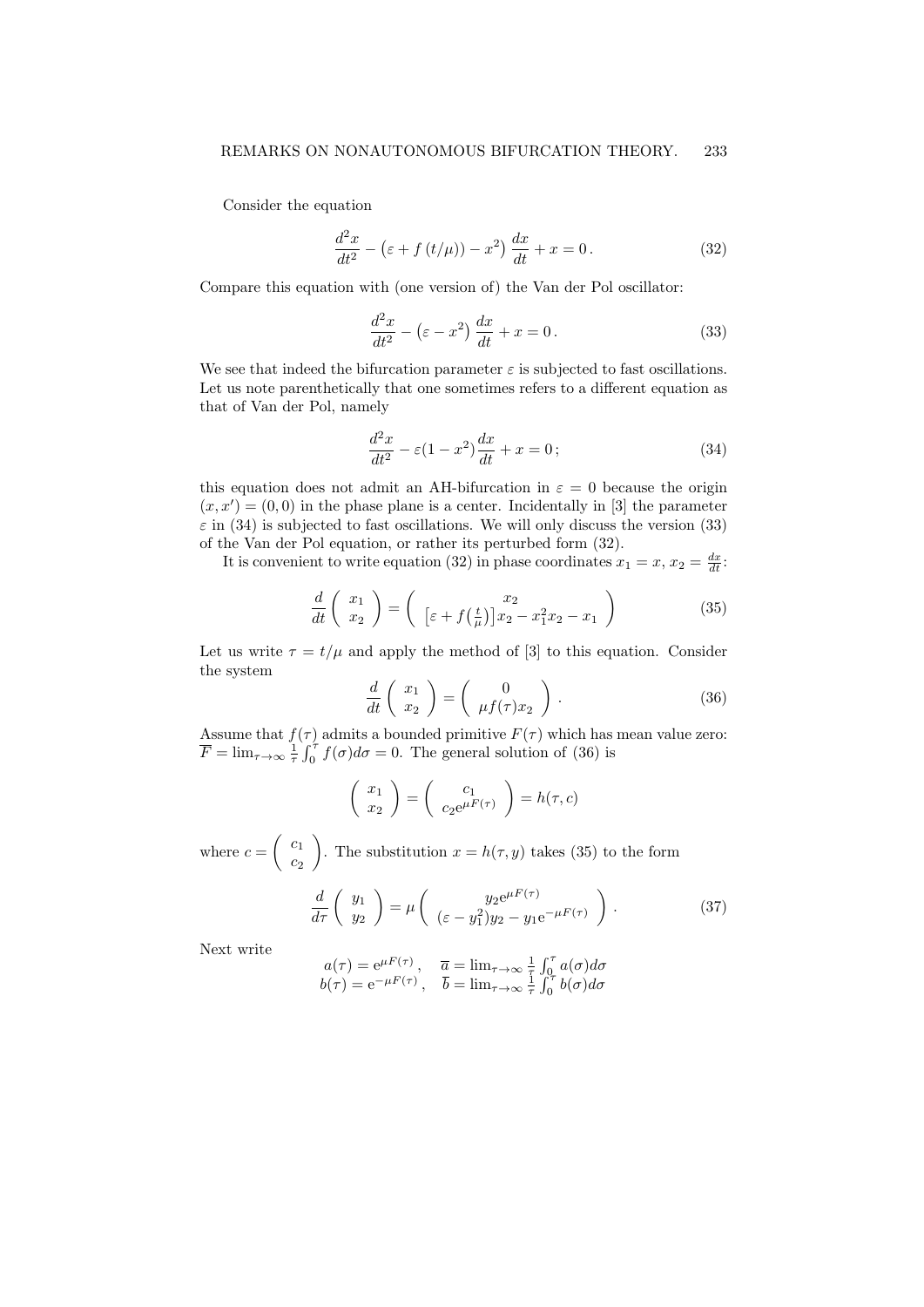Note that, if f is not identically zero, then  $\bar{a} > 1$  and  $\bar{b} > 1$  by Jensen's inequality. We make the further assumption that  $a(\tau) - \bar{a}$  and  $b(\tau) - \bar{b}$  admit bounded primitives  $A(\tau)$  and  $B(\tau)$ . Write  $y = \begin{pmatrix} y_1 \\ y_2 \end{pmatrix}$  $y_2$ ) and  $z = \begin{pmatrix} z_1 \\ z_2 \end{pmatrix}$  $z_2$  $\Big)$ , then introduce the averaging transformation

$$
y = z + \mu G(\tau, z) \qquad G(\tau, z) = \begin{pmatrix} A(\tau)z_2 \\ -B(\tau)z_1 \end{pmatrix};
$$

equation (37) takes the form

$$
\begin{bmatrix}\n\mathbb{I} + \mu \begin{pmatrix} 0 & A(\tau) \\
-B(\tau) & 0 \end{pmatrix}\n\end{bmatrix}\n\frac{dz}{d\tau} = \mu \left\{\n\begin{pmatrix} \overline{a}z_2 \\
-\overline{b}z_1 + (\varepsilon - z_1^2)z_2\n\end{pmatrix} - \mu \begin{pmatrix} aBz_1 \\
bAz_2 + 2Az_1z_2^2 + (\varepsilon - z_1^2)Bz_1\n\end{pmatrix} + o(\mu)\n\right\}.
$$
\n(38)

A brief analysis of equation (38) leads to the following conclusions. First of all, the averaged system

$$
\frac{dz}{d\tau} = \mu \left( \frac{\overline{a}z_2}{(\varepsilon - z_1^2)z_2 - \overline{b}z_1} \right)
$$
(39)

exhibits an AH-bifurcation in  $\varepsilon = 0$ . However, the rate of rotation along the AH-limit cycle is (to zeroeth order in  $\varepsilon$ ) increased by a factor of  $(\overline{a}\overline{b})^{1/2}$ . This factor tends to 1 as  $\mu \to 0^+$ . That being said, it is worth considering what happens if the term  $f\left(\frac{t}{\mu}\right)$  in (32) is replaced by  $\frac{\alpha}{\mu} f\left(\frac{t}{\mu}\right)$  as in [2]. In that case the rate of rotation along the limit cycle in (39) becomes  $(\overline{a}\overline{b})^{1/2}$ , where now  $\overline{a} = e^{\alpha F(\tau)}$  and  $\overline{b} = e^{-\alpha F(\tau)}$ . This quantity is larger than 1 (if  $f \neq 0$ ) and is  $\mu$ -independent.

Second, the behavior of the solutions of the original equation (32) is of course not determined solely by those of equation (39), but is influenced also by the  $\tau$ -dependent terms in (38). These terms are of order  $O(\mu)$  as  $\mu \to 0^+$ . So one cannot expect to construct an analogue of the AH-theory for fixed  $\mu > 0$ , with bifurcation parameter  $\varepsilon$ : if  $\varepsilon$  is near zero, the  $O(\mu)$ -terms might wash away the structure needed to obtain any sort of "nonautonomous version of the limit cycle". On the other hand, if  $\mu = O(\varepsilon^s)$  where  $s > 1$ , then one suspects that some analogue of the AH-pattern will be present for  $\varepsilon$  near zero. This is indeed the case, as we now explain in a more general context.

Consider a differential system

$$
\frac{dx}{dt} = f\left(\frac{t}{\mu}, x, \varepsilon\right) \qquad x \in \left(\begin{array}{c} x_1 \\ x_2 \end{array}\right) \in \mathbb{R}^2 \tag{40}
$$

where  $\varepsilon \in \mathbb{R}$  and  $\mu > 0$  are independent parameters, and  $f(\cdot, 0, \cdot) = 0$ . We assume that a Bebutov construction can be carried out on  $f$ , with the following results.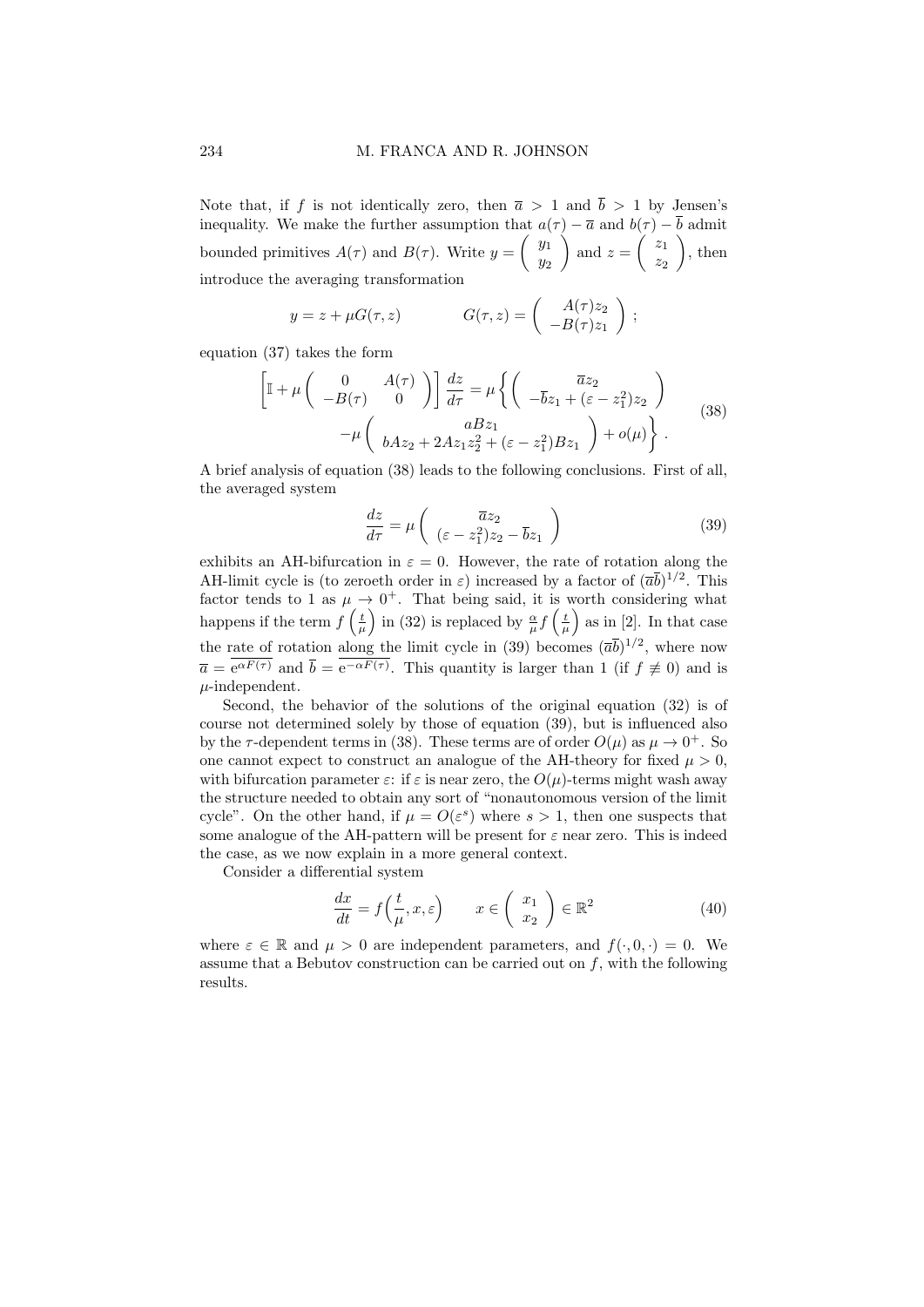There exist a strictly ergodic flow  $(P, \{\phi_{\tau}\})$  with unique ergodic measure  $\xi$ , a continuous function  $f_*: P \times \mathbb{R}^2 \times \mathbb{R} \to \mathbb{R}^2$ , and a point  $p_* \in P$  such that  $f_*(\phi_\tau(p_*), x, \varepsilon) = f(\tau, x, \varepsilon)$  for all  $\tau \in \mathbb{R}, x \in \mathbb{R}^2, \varepsilon \in \mathbb{R}$ . We further assume that  $f_*$  is a  $C^{\infty}$  function of  $(x, \varepsilon)$ , uniformly in  $p \in P$ ; that is, for each triple  $(\alpha_1, \alpha_2, \alpha_3)$  of nonnegative integers the derivative

$$
\frac{\partial^{\alpha_1}}{\partial x_1^{\alpha_1}} \frac{\partial^{\alpha_2}}{\partial x_2^{\alpha_2}} \frac{\partial^{\alpha_3}}{\partial x_3^{\alpha_3}} f_*
$$

exists and is continuous on  $P \times \mathbb{R}^2 \times \mathbb{R}$ .

Set  $\tau = t/\mu$ , then introduce the family of differential systems

$$
\frac{dx}{d\tau} = \mu f_*(\phi_\tau(p), x, \varepsilon). \tag{40p}
$$

Write  $\overline{f}(x,\varepsilon) = \int_P f_*(p,x,\varepsilon)d\xi(p)$ . We assume that there exists a continuous function  $F_*: P \times \mathbb{R}^2 \times \mathbb{R} \to \mathbb{R}^2$  such that for each  $\tau \in \mathbb{R}, p \in P, x \in \mathbb{R}^2$  one has

$$
F_*(\phi_\tau(p), x, \varepsilon) - F_*(p, x, \varepsilon) = \int_0^\tau \left[ f_*(\phi_\sigma(p), x, \varepsilon) - \overline{f}(x, \varepsilon) \right] d\sigma.
$$

Thus  $F_*$  is a "bounded continuous primitive of  $f_*$ ". Finally we assume that  $F_*$  is  $C^{\infty}$  in  $(x,\varepsilon)$ , uniformly in  $p \in P$ . When this conditions are fulfilled, the averaging transformation

$$
x = y + \mu F_*(\phi_\tau(p), y, \varepsilon)
$$

takes (40p) to the form

$$
\frac{dy}{d\tau} = \mu \left\{ \overline{f}(y,\varepsilon) + \mu g_*(\phi_\tau(p), y, \varepsilon, \mu) \right\}
$$
\n(41p)

for a function  $g_*$  which is  $C^{\infty}$  in  $(x, \varepsilon, \mu)$ , uniformly in  $p \in P$ . Here in the first moment  $\mu$  must be restricted to a neighborhood of zero, but we assume that  $g_*$  has been extended to all of  $P \times \mathbb{R}^2 \times \mathbb{R} \times \mathbb{R}$ , so as to be  $C^{\infty}$  in  $(y,\varepsilon,\mu)$ uniformly in  $p \in P$ .

Next we observe that, except for the small coefficient  $\mu$  in front of the parenthesis  $\{\cdot\}$  in (41p), equations (41p) have the form of the family of equations studied in [12]. We digress to recall some facts stated there. Consider the equations

$$
\frac{dx}{dt} = f(x,\varepsilon) + \mu g(\phi_t(p), x, \varepsilon, \mu)
$$
\n(42p)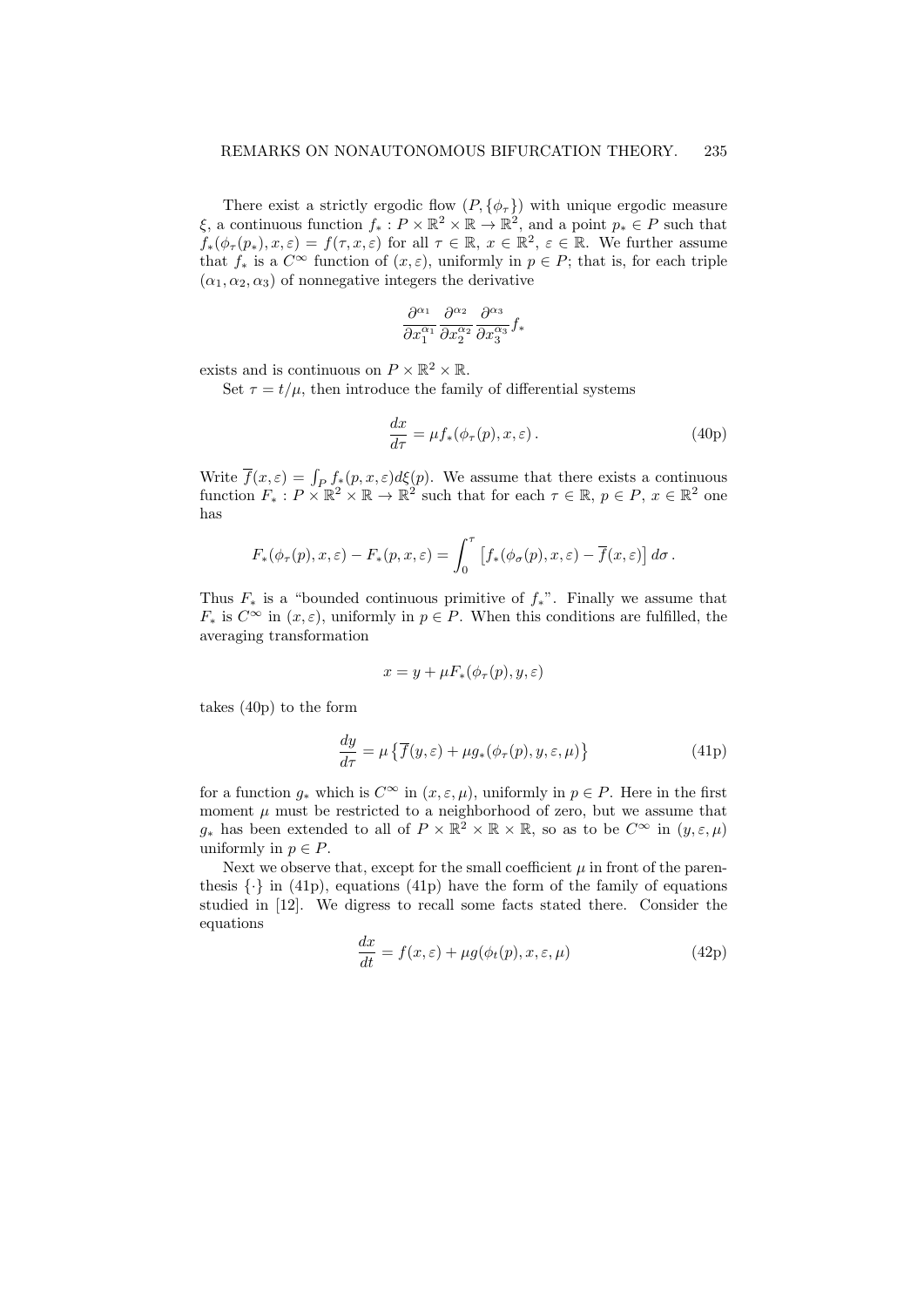where f and g are  $C^{\infty}$  functions of all arguments, uniformly in  $p \in P$ . Suppose that  $f(0, \varepsilon) = g(p, 0, \varepsilon, \mu) = 0$  identically, and that

$$
\frac{dx}{dt} = f(x,\varepsilon) \tag{43}
$$

exhibits a supercritical AH bifurcation in  $\varepsilon = 0$ . More precisely it is required that  $D_x f(0, \varepsilon)$  admits complex conjugate eigenvalues  $\alpha(\varepsilon) \pm i\beta(\varepsilon)$  for  $\varepsilon$  near zero, where  $\alpha(0) = 0$ ,  $\alpha'(0) > 0$  and  $\beta(0) > 0$ . It is further required that the second Lyapunov coefficient is positive [24], or equivalently that the vague attractor condition be valid in  $\varepsilon = 0$  [26].

One of the results of [12] can be stated as follows.

THEOREM 3.2. Suppose that  $\mu = O(\varepsilon^s)$  for some  $s > 1$ . Then for sufficiently small  $\varepsilon$ , the family (42p) admits an integral manifold  $M_{\varepsilon} \subset P \times \mathbb{R}^2$ . If  $\mu = 0$ this integral manifold reduces to  $P \times C_{\varepsilon}$  where  $C_{\varepsilon} \subset \mathbb{R}^2$  is the support of the AH-periodic orbit of system (43). The flow on  $M_{\varepsilon}$  determined by the solutions of the family (42p) is isomorphic to a flow in a circle extension of P.

For the precise meaning of the term "integral manifold" in this context see [12] and [37]. To say that  $M_{\varepsilon}$  is a circle extension of P amounts to saying that  $M_{\varepsilon}$  is homemorphic to  $P \times \mathbb{S}^1$  where  $\mathbb{S}^1$  is the circle. The flow on  $M_{\varepsilon}$  can be studied using results and ideas of [17], [6] and other papers. Actually the flow on  $M_{\varepsilon}$  turns to be a so-called suspension flow, which allows a substantial analysis to be made. In particular the classical Furstenberg flows [14] play an important role in this "nonautonomous Andronov-Hopf" bifurcation scenario. See [12] for details.

Let us now return to the family  $(41p)$ , which we rewrite so as to emphasize the presence of the rapid oscillations:

$$
\frac{dy}{d\tau} = \overline{f}(y,\varepsilon) + \mu g_*(\phi_{t/\mu}(p), y, \varepsilon, \mu).
$$
 (43p)

It turns out that the integral manifold result valid for equations (42p) can be proved for the family (43p) as well; see the forthcoming paper [13] for a discussion of this point. We conclude that, at least if  $\mu = O(\varepsilon^s)$  and  $s > 1$ , then a nonautonomous AH-bifurcation occurs in the family (41p) in the sense that the periodic orbit of  $\frac{dy}{dy} = \overline{f}(y,\varepsilon)$  perturbs to a circle extension of P. It is not clear how to generalize the statement to the case  $s = 1$ .

# A. Remarks on Atkinson problems

We state some basic facts concerning nonautonomous linear differential systems. Consider the equations

$$
\frac{dx}{dt} = M(t)x \qquad x \in \mathbb{R}^d \tag{44}
$$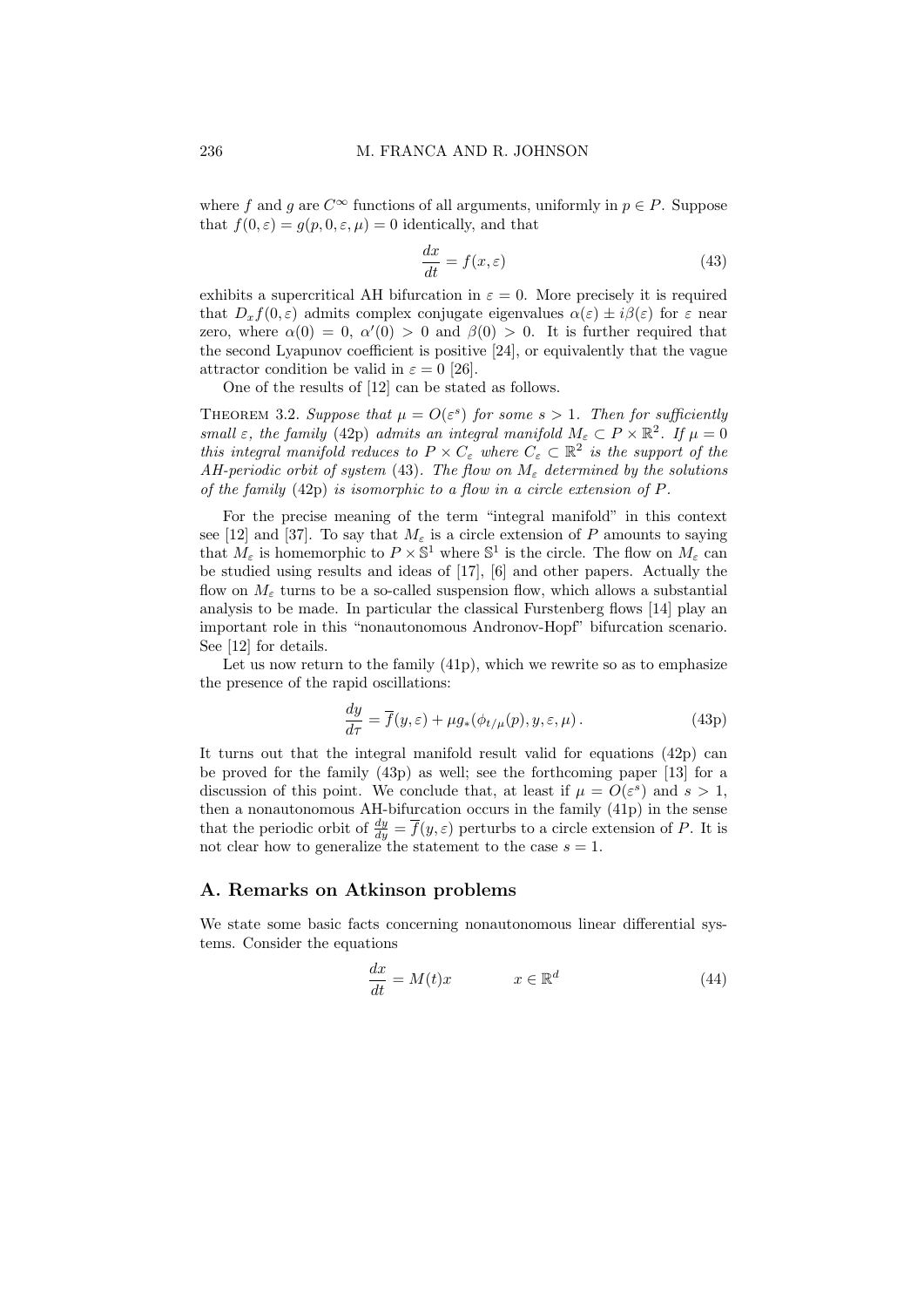where  $M(\cdot)$  is a bounded uniformly continuous function defined on R. We view  $M(\cdot)$  as a point in the space  $\mathcal{C} = C(\mathbb{R}, \mathcal{M}_n)$  of continuous maps from the reals into the set  $\mathcal{M}_n$  of  $n \times n$  real matrices. Give C the compact-open topology, and let  $\phi_t(c) = c(t + \cdot)$   $(t \in \mathbb{R}, c \in \mathcal{C})$ . Then  $\{\phi_t | t \in \mathbb{R}\}\)$  is the translation flow on C. Define  $P = \text{cls}\{\phi_t(M) \mid t \in \mathbb{R}\}\$ and set  $p_* = M \in P$ ,  $M_*(p) = p(0)$ . Then P is compact,  $(P, \{\phi_t\})$  is a flow, and (44) is the equation corresponding to  $p_*$ of the family of linear differential systems

$$
\frac{dx}{dt} = M_*(\phi_t(p))x\tag{44p}
$$

DEFINITION A.1. We say that the family of equations (44p) admits an exponential dichotomy over P if there is a continuous projection-valued function  $Q^2 = Q : P \to \mathcal{M}_n$  such that

$$
\begin{array}{rcl}\n|\Phi_p(t)Q(p)\Phi_p(s)^{-1}| & \leq & ke^{-\beta(t-s)} & t \geq s \\
|\Phi_p(t)(I-Q(p))\Phi_p(s)^{-1}| & \leq & ke^{\beta(t-s)} & t \leq s\n\end{array}
$$

for positive constants k,  $\beta$ . Here  $\Phi_p(t)$  is the  $n \times n$  matrix solution of (44p) such that  $\phi_p(0)$  is the  $n \times n$  identity matrix;  $\Phi_p(t)$  is the fundamental matrix solution of equation (44p).

If equations (44p) have an exponential dichotomy over  $P$ , then the stable and unstable bundles  $\mathcal{B}_+$  and  $\mathcal{B}_-$  are defined as follows:

$$
\begin{array}{rcl}\n\mathcal{B}_+ & = & \left\{(p,x) \in P \times \mathbb{R}^d \mid x \in \text{Im } Q(p)\right\} \\
\mathcal{B}_- & = & \left\{(p,x) \in P \times \mathbb{R}^d \mid x \in \text{Ker } Q(p)\right\}.\n\end{array}
$$

These vector bundles over the base space  $P$  are obviously invariant with respect to the linear skew-product flow  $\{\psi_t \mid t \in \mathbb{R}\}$  on  $P \times \mathbb{R}^d$  defined by  $\psi_t(p, x) =$  $(\phi_t(x), \Phi_p(t)x).$ 

Next set  $d = 2$ . Let  $\xi$  be a  $\{\phi_t\}$ -ergodic measure on P. We define the  $\xi$ -rotation number of the family (44p). Introduce polar coordinates r,  $\theta$  in the x-plane. For each  $p \in P$ , equation (44p) induces a differential equation for  $\theta$ which does not depend on  $r$ :

$$
\frac{d\theta}{dt} = g(\phi_t(p), \theta). \tag{45p}
$$

If  $p \in P$  and  $\theta \in \mathbb{R}$ , then the solution  $\theta(t)$  of (45p) is

$$
\theta(t) = \theta_0 + \int_0^t g(\phi_s(p), \theta(s))ds.
$$

Observe that  $\frac{\theta(t)}{t} = \frac{1}{t} \int_0^t g(\phi_s(p), \theta(s))ds + o(1)$  as  $|t| \to \infty$ , so it is natural to compare the "average rotation"  $\frac{\theta(t)}{t}$  with the time-averages of g, for various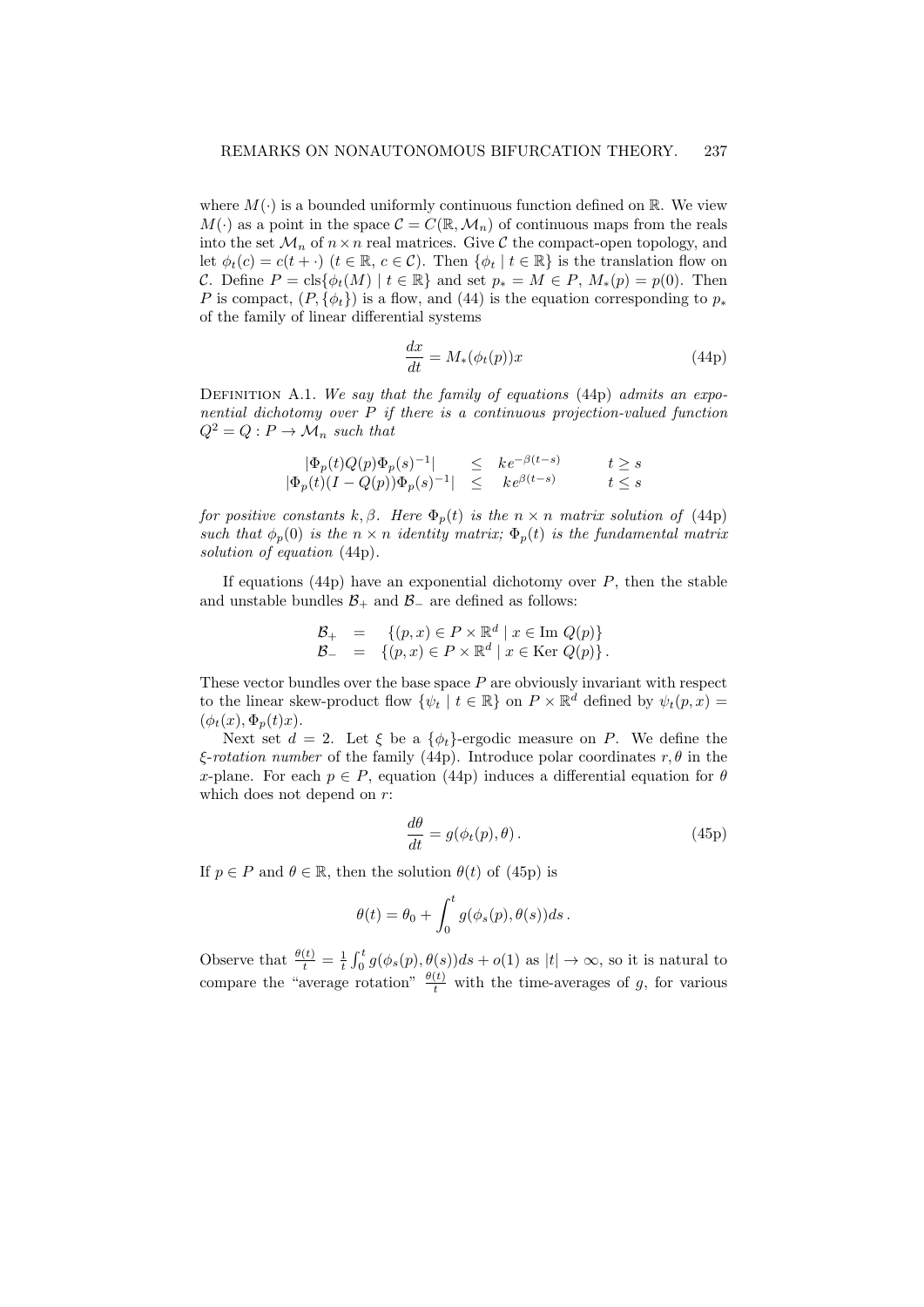values of  $(p, \theta_0)$ . There is no a priori guarantee that these time-averages exist. However, using the Birkhoff ergodic theorem (Theorem 2.1), the following result can be proved.

PROPOSITION A.2. There is a Borel set  $P_0 \subset P$  of  $\xi$ -measure 1, such that if  $p_0 \in P$  and  $\theta_0 \in \mathbb{R}$ , then  $\lim_{|t| \to \infty} \frac{\theta(t)}{t}$  $\frac{\partial(t)}{\partial t}$  exists. The limit  $\alpha = \alpha_{\xi}$  does not depend on the choice of  $p_0 \in P_0$  and  $\theta_0 \in \mathbb{R}$ . If  $\xi$  is the only  $\{\phi_t\}$ -ergodic measure on P, then the limit exists for all  $(p_0, \theta_0) \in P \times \mathbb{R}$  and does not depend on  $(p_0, \theta_0)$ . In fact the limit is uniform in  $(p_0, \theta_0) \in P \times \mathbb{R}$ .

For obvious reasons, the number  $\alpha_{\xi}$  is called the  $\xi$ -rotation number of the family (44p).

One can apply the concepts of exponential dichotomy and rotation number to the study of Atkinson-type spectral problems. We briefly discuss this matter; the notation used below is suggested by the application of Remark 3.1. Again let P be a compact metric space with flow  $\{\phi_t\}$ . Let  $a_*, b_*, f_* : P \to \mathbb{R}$ be continuous functions. Also let  $\Gamma_* : P \to M_2$  be a continuous function whose values are positive semi-definite matrices. Finally set  $J = \begin{pmatrix} 0 & 1 \\ -1 & 0 \end{pmatrix}$ . Consider the family of differential systems:

$$
J\frac{d}{dt}\begin{pmatrix} u \\ v \end{pmatrix} = \left[ \begin{pmatrix} f_* & b_* \\ b_* & a_* \end{pmatrix} (\phi_t(p)) - \varepsilon \Gamma_*(\phi_t(p)) \right] \begin{pmatrix} u \\ v \end{pmatrix}
$$
 (46p)

where  $-\varepsilon$  is to be viewed as a spectral parameter.

DEFINITION A.3. Let  $\Phi_p(t)$  be the fundamental matrix solution of (46p) when  $\varepsilon = 0$  ( $p \in P$ ). We say that the family (46p) satisfies the Atkinson condition if for each nonzero vector  $\begin{pmatrix} u_0 \\ u_1 \end{pmatrix}$  $v_0$  $\Big) \in \mathbb{R}^2$  and for each  $p \in P$  the following condition holds:

$$
\int_{-\infty}^{\infty} \left\| \Gamma_*(\phi_t(p)) \begin{pmatrix} u(t) \\ v(t) \end{pmatrix} \right\|^2 dt > 0.
$$
 (45)

Here of course  $\begin{pmatrix} u(t) \\ u(t) \end{pmatrix}$  $v(t)$ is the solution of (46p) with initial value  $\begin{pmatrix} u_0 \\ u_1 \end{pmatrix}$  $v_0$ .

The Atkinson condition (45) means that the positive semidefinite matrix  $\Gamma_*$  "sees" each nonzero solution of (46p), for each  $p \in P$ . Note that, if  $\Gamma_* =$  $\begin{pmatrix} 1 & 0 \\ 0 & 0 \end{pmatrix}$ , then equations 46p take the form (25) (with  $\mu = 1$ ). It is easy to see that, if  $\Gamma_* = \begin{pmatrix} 1 & 0 \\ 0 & 0 \end{pmatrix}$  and if  $a_* > 0$  on P, then the Atkinson condition (45)

holds for the family  $(46p)$ . As before, let  $\xi$  be a  $\{\phi_t\}$ -ergodic measure on P. The  $\xi$ -rotation number of the family (46p) is a function  $\alpha = \alpha(\varepsilon)$  of  $\varepsilon$ . For a more general version of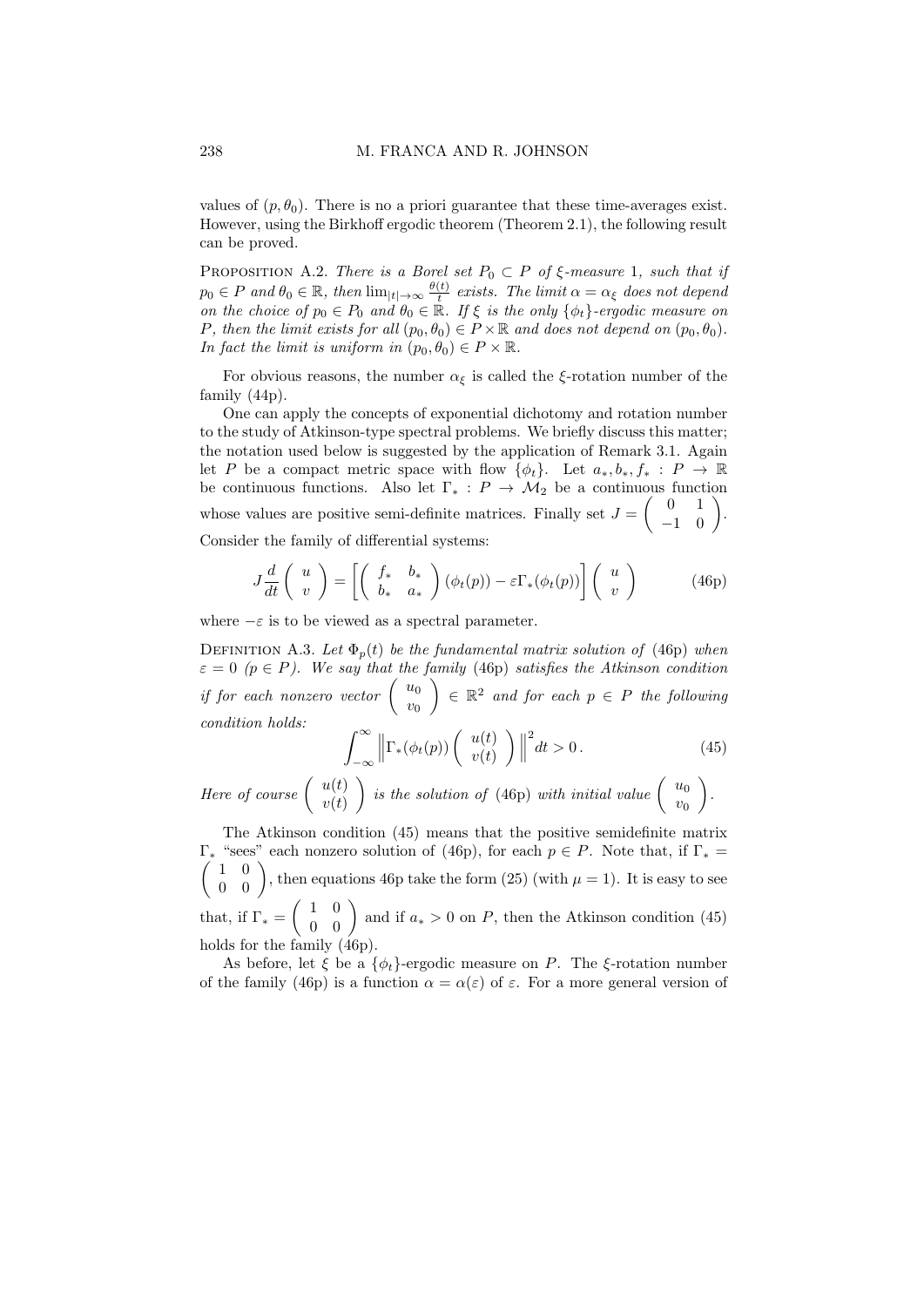the following result (for linear systems of 2d-dimensional Hamiltonian ODEs) see [8].

THEOREM A.4. Suppose that the topological support of  $\xi$  equals P. Suppose that the family of differential systems (46p) satisfies the Atkinson condition (45). Then the function  $\varepsilon \to \alpha(\varepsilon) : \mathbb{R} \to \mathbb{R}$  is continuous and monotone increasing. The family (46p) admits an exponential dichotomy over P at  $\varepsilon = \varepsilon_0$  if and only if  $\varepsilon_0$  is an element of an open interval  $I \subset \mathbb{R}$  such that  $\alpha(\varepsilon)$  is constant on I.

We can apply Theorem A.4 to the situation discussed in Remark 3.1 by setting  $\Gamma_* = \begin{pmatrix} 1 & 0 \\ 0 & 0 \end{pmatrix}$  and by assuming that  $a_* > 0$  on P. It turns out that, in this case,  $\alpha(\varepsilon) = 0$  for all sufficiently large  $\varepsilon$ . Since  $\alpha(\varepsilon)$  is continuous and monotone nonincreasing, it is natural to define  $\varepsilon_c = \min\{\varepsilon \in \mathbb{R} \mid \alpha(\varepsilon) = 0\}.$ Then Theorem A.4 states that, if  $\varepsilon > \varepsilon_c$ , then the family (46p) admits an exponential dichotomy over P. If  $\varepsilon > \varepsilon_c$  and  $p \in P$ , let  $Q_p$  be the dichotomy projection of (46p). It turns out that the strict positivity of  $a_*$  implies that neither the image nor the kernel of  $Q_p$  can contain a vertical vector  $\begin{pmatrix} 0 \\ 0 \end{pmatrix}$ v ∈  $\mathbb{R}^2$ . So, reasoning as in Section 3, we can conclude that, if  $\varepsilon > \varepsilon_c$ , then the equation (24) admits two bounded solutions, one of which is attracting and the

#### B. Fink averaging: an example

other is repelling.

In Section 2 we stated that the function  $\zeta(\mu)$  of equation (10) cannot, in general, be chosen to be of order  $O(\mu^s)$  for any  $s > 0$ . We will give an example to illustrate this point. We will construct a quasi-periodic function  $f(t)$  which has mean value zero, and which has the following properties:

- $\mu \int_{-\infty}^{0} e^{\mu t} f(t) dt$  is not  $O(\mu^s)$  as  $\mu \to 0^+$  if  $s > 0$ ;
- $f'(t)$  is a quasi-periodic function.

This means that, in the quasi-periodic averaging theory outlined in Section 2, the time-dependent quantity  $\mu F_{\mu}(t, y)$  of (14) and (15p) cannot be made to be  $O(\mu^s)$  for any  $s > 0$ . In this sense the  $o(1)$ -estimate on  $\mu F_\mu$  cannot be improved.

To begin the construction, let  $P = \mathbb{R}^2/\mathbb{Z}^2$  be the standard 2-torus with angular coordinates  $\theta_1$ ,  $\theta_2$  mod 1. Introduce the Kronecker flow

$$
\phi_t(\theta_1, \theta_2) = (\theta_1 + t, \theta_2 + \omega t) \mod 1
$$

where  $\omega \in (0, 1)$  is an irrational number with the following property: there are sequences  $\{m_k | k \geq 1\}$  and  $\{n_k | k \geq 1\}$  of integers such that  $n_k \to \infty$  and

$$
|m_k + n_k \omega| \le e^{-n_k} \quad (k = 1, 2, \ldots). \tag{46}
$$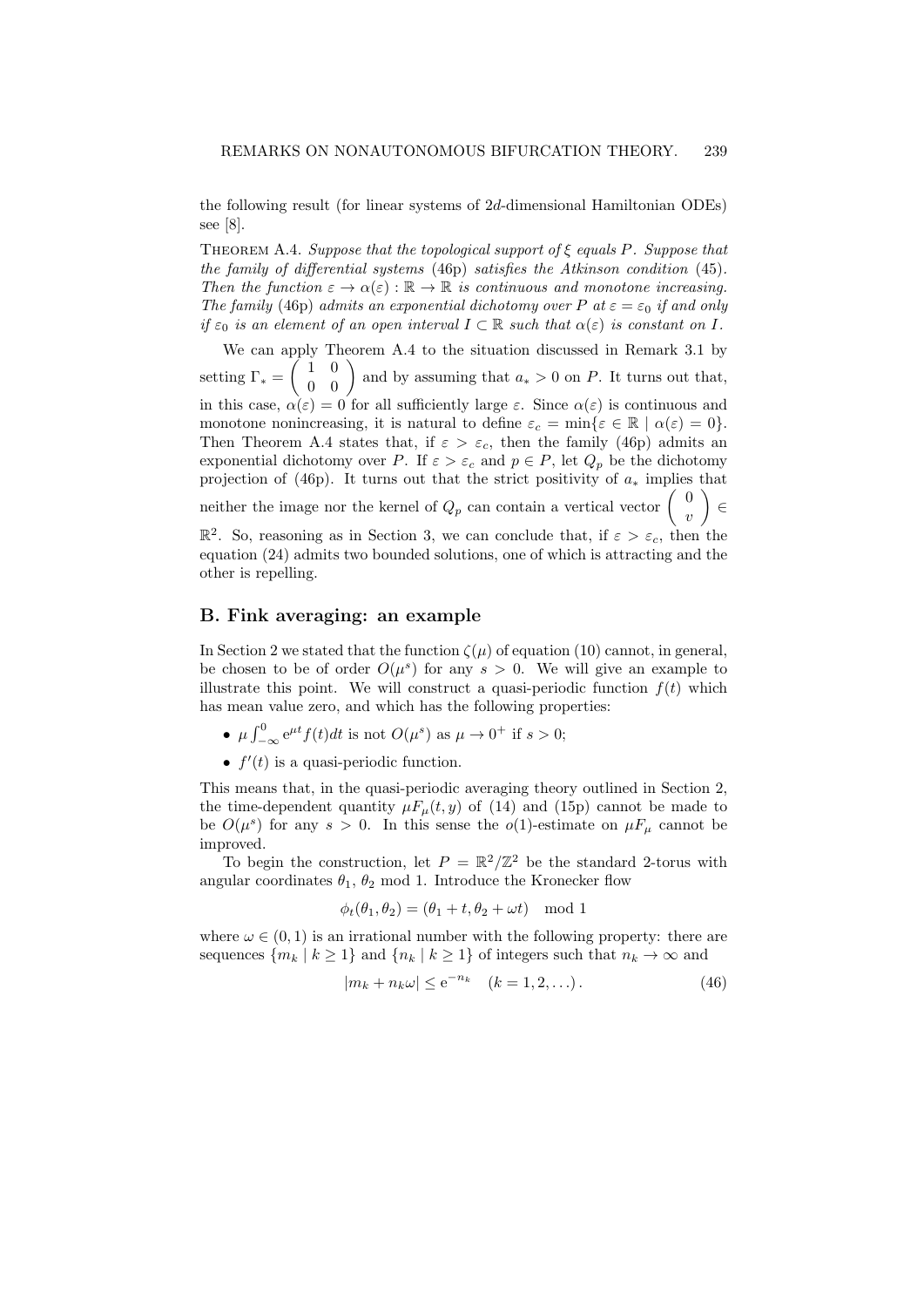If  $(m, n) \in \mathbb{Z}^2$  write

$$
\varepsilon_{mn}(\theta_1, \theta_2) = e^{2\pi i m \theta_1} e^{2\pi i n \theta_2},
$$

and set

$$
f_*(\theta_1, \theta_2) = \sum_{(m,n)\neq(0,0)} f_{m,n} \varepsilon_{mn}(\theta_1, \theta_2)
$$
 (47)

where the coefficients  $f_{m,n}$  satisfy  $f_{-m,-n} = f_{m,n}$  for all integer values of m, n. Here and below the overbar indicates the complex conjugate. The coefficients  $f_{m,n}$  will be chosen so that the right-hand side of (47) converges uniformly on P. Let  $\xi$  be the normalized Haar measure on P, and note that  $\int_P f_* d\xi = 0$ .

Next choose positive real numbers  $\beta_k$  such that  $\sum_{k=1}^{\infty} \beta_k^{-1} < \infty$ . Set

$$
\mu_k = \beta_k^{-\beta_k} \quad (k = 1, 2, \ldots),
$$

then choose integers  $m_k$ ,  $n_k$  such that

$$
|m_k + n_k \omega| \leq \mu_k^{\beta_k} = \beta_k^{-\beta_k^2} \quad (k = 1, 2, \ldots).
$$

This can be done by using (46) to choose  $n_k$  such that  $n_k > \beta_k^2 \ln(\beta_k)$ . Set

$$
f_{m_k, n_k} = \beta_k^{-1} = f_{-m_k, -n_k}
$$
   
\n $f_{m,n} = 0$  (k = 1, 2, ...)   
\nother values of  $(m, n) \in \mathbb{Z}^2$ .

Finally define  $f(t) = f_*(t, \omega t)$  so that  $f(t)$  is obtained by evaluating  $f_*$  along the orbit through  $p_*(0,0) \in P$ .

Observe that, for each  $\mu > 0$ ,

$$
\int_{-\infty}^{0} e^{\mu s} f(s) ds = \sum_{k=1}^{\infty} f_{m_k, n_k} \left[ \frac{1}{\mu + 2\pi i (m_k + n_k \omega)} + \frac{1}{\mu - 2\pi i (m_k + n_k \omega)} \right]
$$

since  $f_{m_k, n_k}$  is real. For each  $\ell = 1, 2, \ldots$  choose  $\mu = \mu_\ell$  and note that

$$
\mu_{\ell} \int_{-\infty}^{0} e^{\mu_{\ell} s} f(s) ds = \sum_{k=1}^{\infty} f_{m_k, n_k} \frac{2|\mu_{\ell}|^2}{|\mu_{\ell}|^2 + |2\pi (m_k + n_k \omega)|^2}.
$$

If  $k = \ell$ , then the corresponding term of the series is real, positive, and greater than

$$
f_{m_{\ell},n_{\ell}} = \beta_{\ell}^{-1} = \mu_{\ell}^{s_{\ell}}
$$

where  $s_\ell = \frac{1}{\beta_\ell} \to 0$  as  $\ell \to \infty$ . We used the fact that  $m_\ell + n_\ell \omega$  is small compared to  $\mu_{\ell}$  for  $\ell = 1, 2, \ldots$  If  $k \neq \ell$ , then the corresponding term of the series is positive. So we can conclude that  $\mu \int_{-\infty}^{0} e^{\mu s} f(s) ds$  cannot be  $O(\mu^{s})$ as  $\mu \to 0^+$ , for any number  $s > 0$ .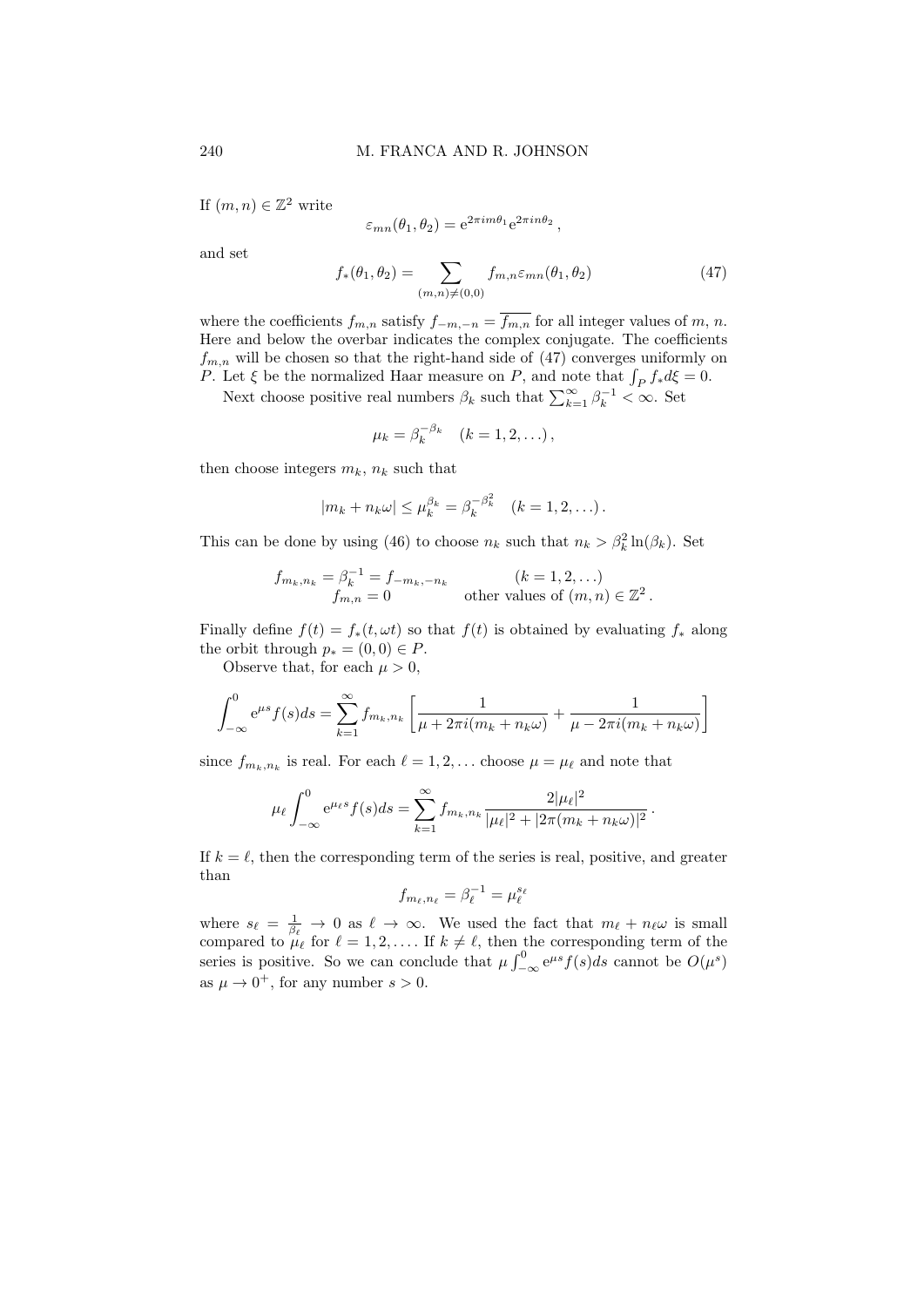Concerning the derivative of  $f(t)$ , we note that

$$
f'(t) = -4\pi \sum_{k=1}^{\infty} (m_k + n_k \omega) f_{m_k, n_k} \sin[2\pi (m_k + n_k \omega)t].
$$

Since  $|m_k + n_k \omega| < e^{-(|m_k|+|n_k|)/2}$ , we see that  $f'(t)$  extends to an analytic function, call it  $f'_*(\theta_1, \theta_2)$ , on the torus P. So  $f'(t)$  is certainly a quasi-periodic function.

#### Acknowledgement

The first author was partially supported by the Ministerio de Economía y Competitividad (Spain).

The second author was partially supported by G.N.A.M.P.A. - INdAM (Italy).

### **REFERENCES**

- [1] F. Atkinson, Discrete and Continuous Boundary Value Problems, Academic Press, New York USA, 1964.
- [2] R. BELLMAN, J. BENTSMAN AND S. MEERKOV, Vibrational control of systems with Arrhenius dynamics, J. Math. Anal. Appl. 91 (1983), 152-191.
- [3] R. BELLMAN, J. BENTSMAN AND S. MEERKOV, Nonlinear systems with fast parametric oscillations, J. Math. Anal. Appl. 97 (1983), 572-589.
- [4] N. BOGOLIUBOV AND Y. MITROPOLSKII, Asymptotic Methods in Nonlinear Oscillation Theory, Moscow, Fitzmatgiz, 1963 (Russian).
- [5] K. BJERKLÖV, Dynamical Properties of Quasi-Periodic Schrödinger Equations, Ph.D. Thesis, Royal Institute of Technology, Stockholm, 2003.
- [6] K. BJERKLÖV AND R. JOHNSON, *Minimal subsets of projective flows*, Discr. Cont. Dyn. Sys. B 9 (2008), 493-516.
- [7] R. Ellis, Lecture on Topological Dynamics, Benjamin, New York, 1969.
- [8] R. FABBRI, R. JOHNSON, S. NOVO, C. NÚÑEZ, AND R. OBAYA, Nonautonomous Linear Hamiltonian Systems: Oscillation, Spectral Theory and Control, Springer-Verlag, Berlin, 2016.
- [9] R. Fabbri, R. Johnson, and K. Palmer, Another look at averaging and integral manifolds, J. Difference Eqns. Appl. 13 (2007), 723-739.
- [10] A. Fink, Almost Periodic Differential Equations, Lecture Notes in Math. 377, Springer-Verlag, Berlin, 1974.
- [11] S. FOMIN, I. KORNFELD, AND Y. SINAI, Ergodic Theory, Springer-Verlag, Berlin, 1982.
- [12] M. FRANCA, R. JOHNSON, AND V. MUÑOZ-VILLARRAGUT, On the nonautonomous Hopf bifurcation problem, Discr. Cont. Dynam. Sys. S, 9, No.4, (2016), 1119-1148. DOI: 10.3934/dcdss.2016045
- [13] M. Franca and R. Johnson, Integral manifolds for differential systems with fast oscillations, in preparation.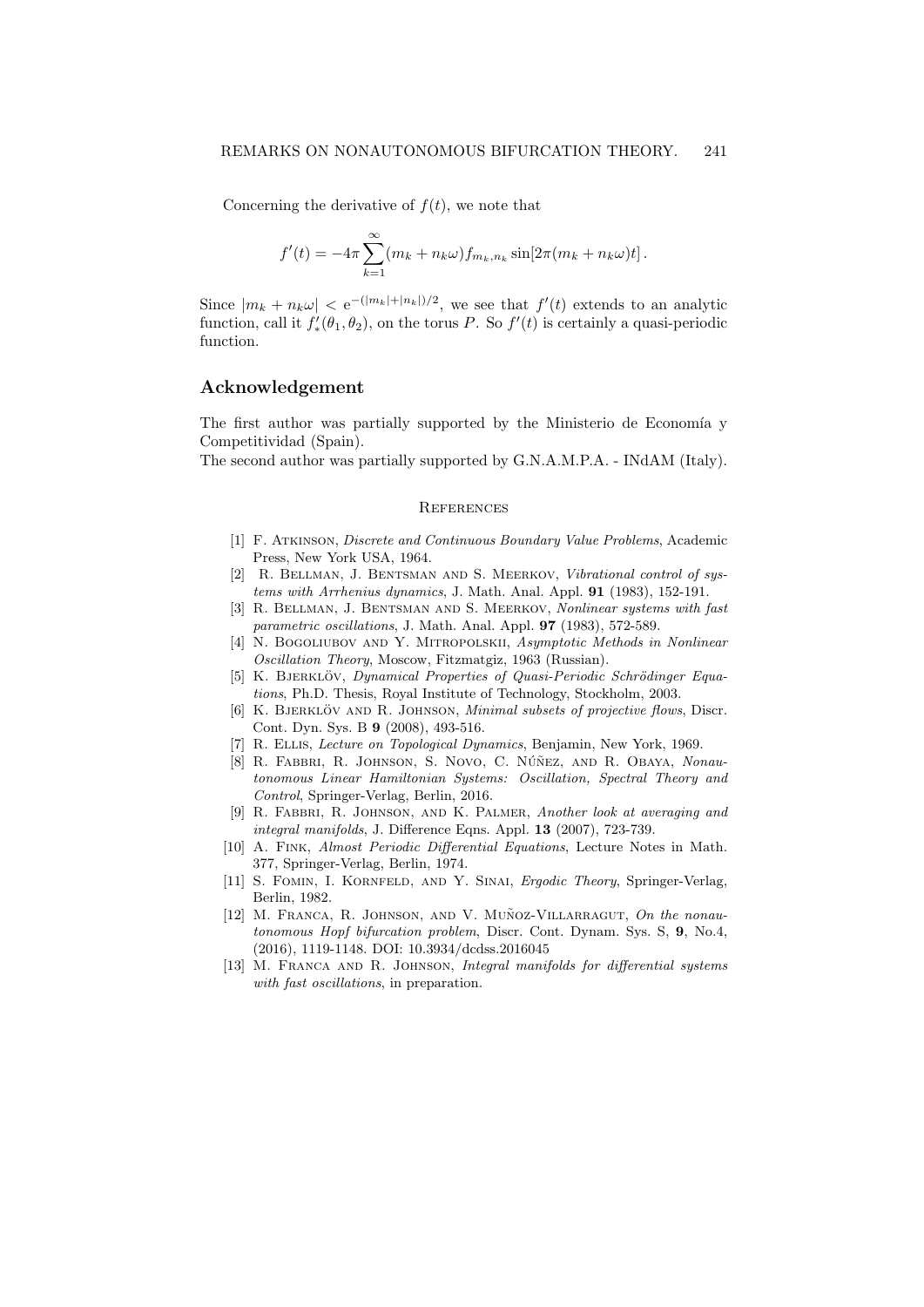- [14] H. FURSTENBERG, Strict ergodicity and transformations of the torus, Amer. Jour. Math., 83 (1961), 573-601.
- [15] J. Hale, Ordinary Differential Equations, Wiley-Interscience, New York, 1969.
- [16] J. HALE AND H. KOCAK, Dynamics and Bifurcations, Springer-Verlag, Berlin, 1991.
- [17] W. Huang and Y. Yi, Almost periodically forced circle flows, J. Funct. Anal., 257 (2009), 832-902.
- [18] R. Johnson, Exponential dichotomy, rotation numbers, and linear differential equations with bounded coefficients, J. Differential Equations 61 (1986), 54-78.
- [19] R. JOHNSON, Random differential equations and applications, Proc. Royal Netherlands Academy Conference on Dynamical Systems, Amsterdam (1995), 163-181
- [20] R. Johnson and F. Mantellini, A random transcritical bifurcation problem with an application to quasi-periodic bubbles, Discr. Cont. Dynam. Sys.9 (2003), 209-224.
- [21] R. Johnson, K. Palmer, and G. Sell, Ergodic properties of linear dynamical systems, SIAM Journal Math. Anal. 18 (1987), 1-33.
- [22] R. JOHNSON AND Y. YI, Hopf bifurcation from non-periodic solutions of differential equations II, J. Differential Equations, 107 (1994), 310-340.
- [23] N. KRYLOV AND N. BOGOLIUBOV, La théorie generale de la mesure dans son application à l'étude des systémes dynamiques de la mécanique non lineare, Ann. Math. 38 (1937), 65-113
- [24] Y. KUZNETSOV, Elements of Applied Bifurcation Theory, Springer-Verlag, Berlin, 1995.
- [25] J. LANGA, J. ROBINSON AND A. SUÁREZ,  $Bifurcation in non-autonomous$ scalar equations, J. Differential Equations 221 (2006), 1-35.
- [26] J. MARSDEN AND M. MCCRACKEN, The Hopf Bifurcation and its Applications, Springer-Verlag, Berlin, 1976.
- [27] V. Millionscikov, Proof of the existence of irregular systems of linear differential equations with almost periodic coefficients, Diff. Urav. 4 (1968), 391- 396 (Russian).
- [28] V. Nemytskii and V. Stepanov, Qualitative Theory of Ordinary Differential Equations, Princeton Univ. Press, Princeton USA, 1960.
- [29] C. NÚÑEZ AND R. OBAYA, A non-autonomous bifurcation theory for deterministic scalar differential equations, Discr. Cont. Dynam. Sys. B 9 (2008), 701-730.
- [30] C. PÖTZSCHE, Nonautonomous bifurcation of bounded solutions II: a shovel bifurcation pattern, Discr. Cont. Dynam. Sys. A 31 (2011), 941-973.
- [31] J. SANDERS AND F. VERHULST, Averaging Methods in Nonlinear Dynamical Systems, Springer-Verlag, Berlin, 1985.
- [32] R. SACKER AND G. SELL, Existence of dichotomies and invariant splittings for linear differential systems II, J. Differential Equations 22 (1976), 478-496.
- [33] R. SACKER AND G. SELL, A spectral theory for linear differential systems, J. Differential Equations 27 (1978), 429-458.